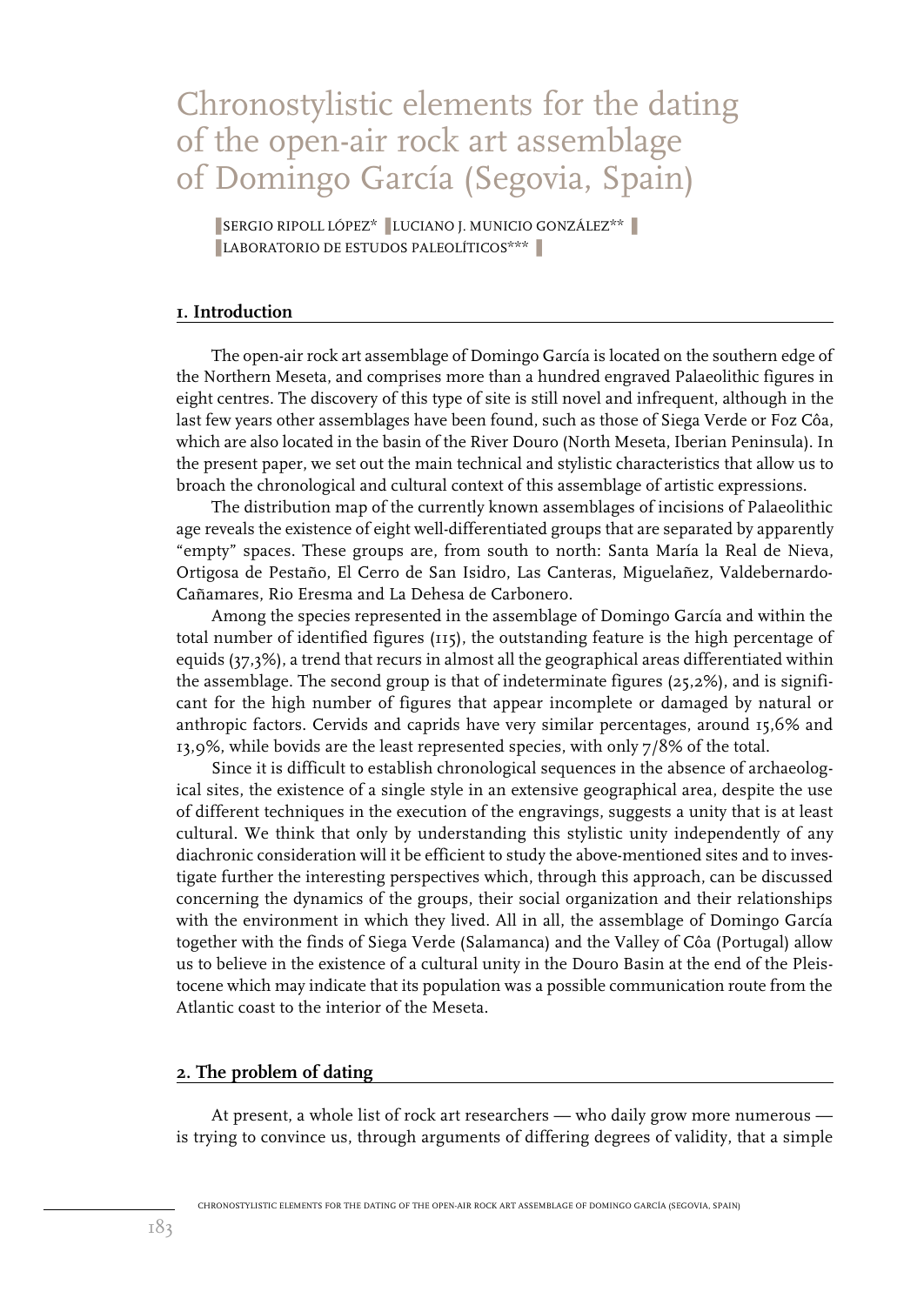stylistic appraisal is insufficient for dating any assemblage; and so we have to establish its chronological context by absolute direct dating methods in the same way as in other areas of the archaeological discipline. This "poststylistic era" (Lorblanchet and Bahn, 1991; Bahn and Lorblanchet, 1994) does not imply in their opinion, despite the radical positions of some researchers, that stylistic analysis has become an irrelevant and completely dispensable approach. On the contrary, their proposal is to combine the main dating methods that lie within our powers, in order to establish a chronology that is much more reliable than the always subjective stylistic approach. Sometimes, we have made use "in extremis" of Leroi-Gourhan's well-known stylistic sequence (1965), but we have never arrived at a classification that agreed with the periods differentiated in his sequence. The figures described in our papers hardly fit into the so-called Style III-IV of this sequence. Possibly, Leroi-Gourhan's stylistic analysis is only applicable to some "classical areas" (Dordogne, Pyrenees, etc.), as is the case with the lithic typology of Sonneville-Bordes and Perrot (1953, 1954, 1955, 1956a, 1956b), where the abundance of sites allows us to establish these typological and stylistic frameworks. However, outside these "classical epicentres", typological ideas blur into geographical variations that hardly fit the initial sequence. At this stage, every area needs modifications and amplifications to such an extent that, finally, they often depart completely from the original idea. We think that something similar happens with stylistic sequences in rock art. Many investigators try to analyse an assemblage of figures through stylistic descriptions and classifications without arriving at a global explanation. For example, sometimes a pronounced cervico-dorsal line fits with Style II/III, but the duckbill horse-head and the stepped mane fit well with Style III/IV. At this point, the researcher's dilemma lies in having to decide which one of these conventions will take precedence in the final chronological framework.

The arguments used by the defenders of the "poststylistic era" appear pertinent if one reads their postulates with an open mind. We must not be obsessed by style, and we have to try to use other direct methods if at all possible. We have italicised the verb "to try" because in most cases the methods employed, despite their advantages, have too many serious disadvantages or handicaps. For example, one should mention the scientific and methodological inconsistencies in some of them, the economic cost of others, and the use of destructive methods with no certainty that the results will be satisfactory dates. Being conscious that we are studying a unique historical heritage, we put preservation before dating. In any case, one should not scorn a century of chronostylistic studies, in many cases with excellent results, at least until the introduction of direct chronologies in some sites like the caves of Cosquer (Marseilles, France) (Clottes et al., 1992; Clottes and Courtin, 1994) and Chauvet (Vallon Pont d'Arc, France) (Clottes et al., 1995). However, these are but two sites — albeit with a very important iconographic content — together with a hundred dates from about fifty sites that in most cases agreed with the stylistic chronology, as opposed to more than two hundred Palaeolithic rock art sites dated by the "traditional" method.

Bednarik has questioned the Upper Palaeolithic chronology of the assemblage that is the focus of this paper, on the basis of the microerosion analysis that he carried out in Foz Côa (Vila Nova de Foz Côa, Portugal). However, we think that this Australian researcher's methodology, presented in a issue of Archaeometry (Bednarik, 1992) is based on the concept that there is a relation between the degree of erosion suffered by some rock components (measured through observation with a binocular microscope) and the erosion observed in the groove of the engraving since the moment when it was supposedly executed. The only concrete application of this method that has been published so far is that of Besov Nos, Lake Onega, Russia (Bednarik, 1993), the age of which is unknown. So we do not think that this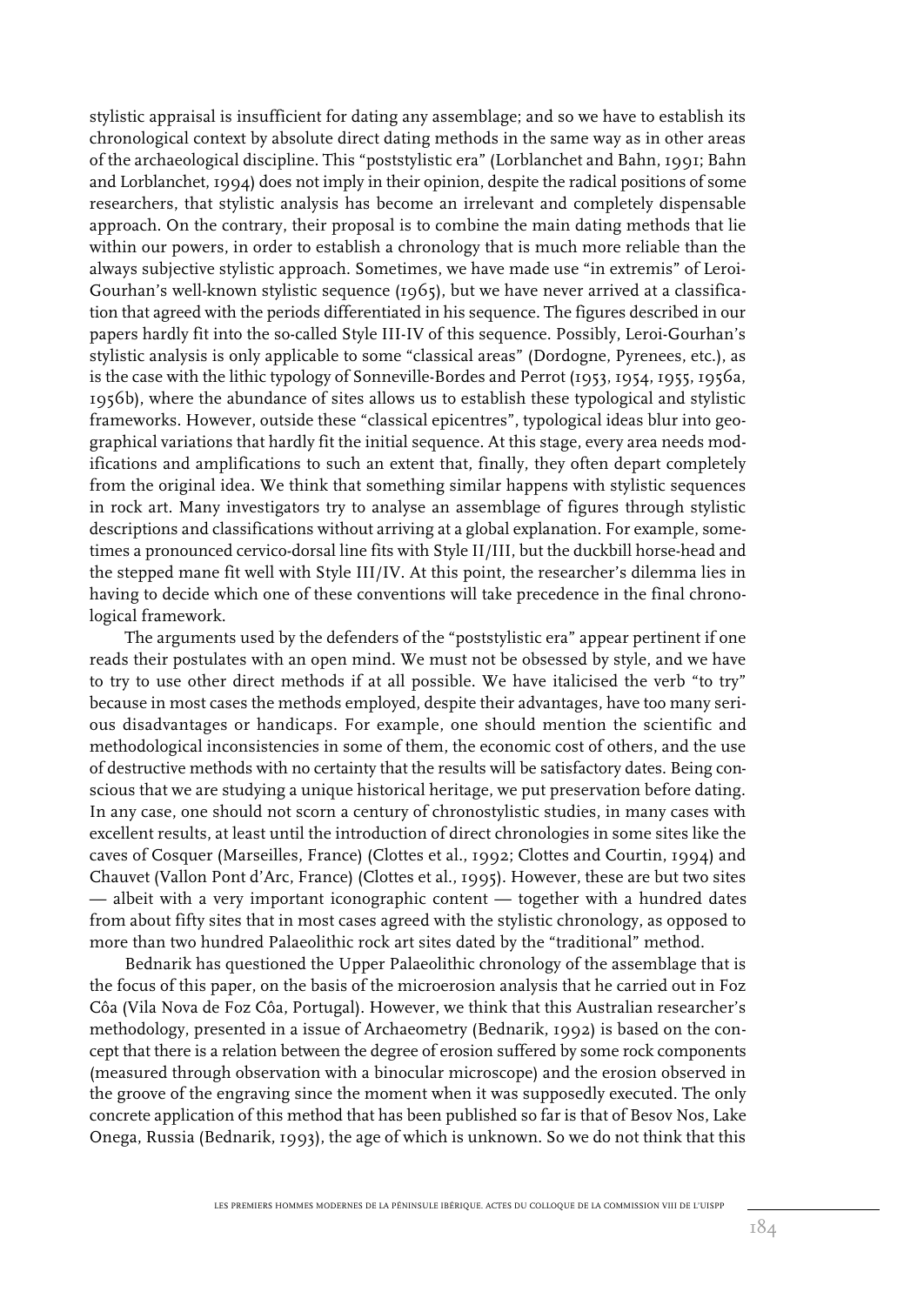dating method can be considered valid for dating open-air rock art on schists, since it is still in an experimental stage of development and has inherent scientific inconsistencies. In the assemblage of Domingo García there are some unquestionable chronological markers, though, being conscious that we should bear current theories in mind, we have tried to apply direct dating to this art assemblage. Hence, in 1996 we began a collaboration with A. Watchman to obtain a date that would enable us to join the group of directly dated sites.

The method used by Watchman (1992) has a scientific methodology based on radiocarbon analyses of sedimentary and biochemical skins associated with pollen. It is based on AMS dating of the encapsulated micro-organisms (spores, lichens, diatoms, etc.) in the mineral accretions (silica particles) deposited by rainwater over rock surfaces.

However, in the case of Domingo García, none of the incised rock surfaces that were analysed was found to have enough silica skins for dating. Watchman's explanation is based on the absence of sufficient rainfall through time for the creation of silica crusts. The impossibility of obtaining a direct date was a great disappointment for the investigating team.

Recently, R. Dorn's researches (1995) in the Portuguese Foz Côa Valley have raised several methodological objections to Watchman's method. On the one hand, he points out that this is not a closed system, since the deposition of organic matter spans a long time, and the analysis of silica crusts crossed by engraved lines does not give reliable results for dating the artistic expressions. These mineral skins have a very complicated origin, and generally they begin to form from the erosion of the rock, sometimes even inside the rock and before its exposure. On the other hand, at this stage, geochemical processes and the colonization of the rock surfaces influence the silica skins by several micro-organisms (lichens, mosses, etc). Thus, from the viewpoint of radiocarbon analyses, these skins should not be considered closed systems, and so the determination of the relation between the isotopes 12C and 14C encapsulated in them is absolutely random.

We have not ruled out an attempt to use other direct dating methods such as 36Cl or cosmogenic nucleoids, proposed by Phillips (1997) and Dorn, although they are expensive methods that need considerable financial support.

#### *2.1. Chronostylistic conventions*

For the moment, we can use only the stylistic approach. For this purpose our study will be based in the main chronostylistic conventions from some of the engraved figures found in the rock surfaces of the assemblage of Domingo García.

The horse of rock 39 presents some of these conventions, such as its duckbill head, generally associated in classical studies with a Solutrean cultural horizon. This, together with a very pronounced cervico-dorsal line, characteristic of Style III, places it in this cultural horizon. However, the same engraved figure also presents other, more advanced conventions such as ears drawn with both lines projecting forward, eyes clearly depicted, or the existence of some anatomical details like the nose, the internal markings of the mane, or depictions of the coat, that suggest a slightly later chronology. The search for parallels for these engravings leads one to the exceptional collection of engraved and/or painted slabs from the Cova del Parpalló, nearly 600 km away (Pericot, 1942), whose recent study (Villaverde, 1994) shows the existence and validity of these stylistic conventions. This is not an isolated parallel, but a series of more than 5000 elements whose stratigraphic position allows absolutely no doubts as to their stylistic evolution. It is obvious that the geographical distance involved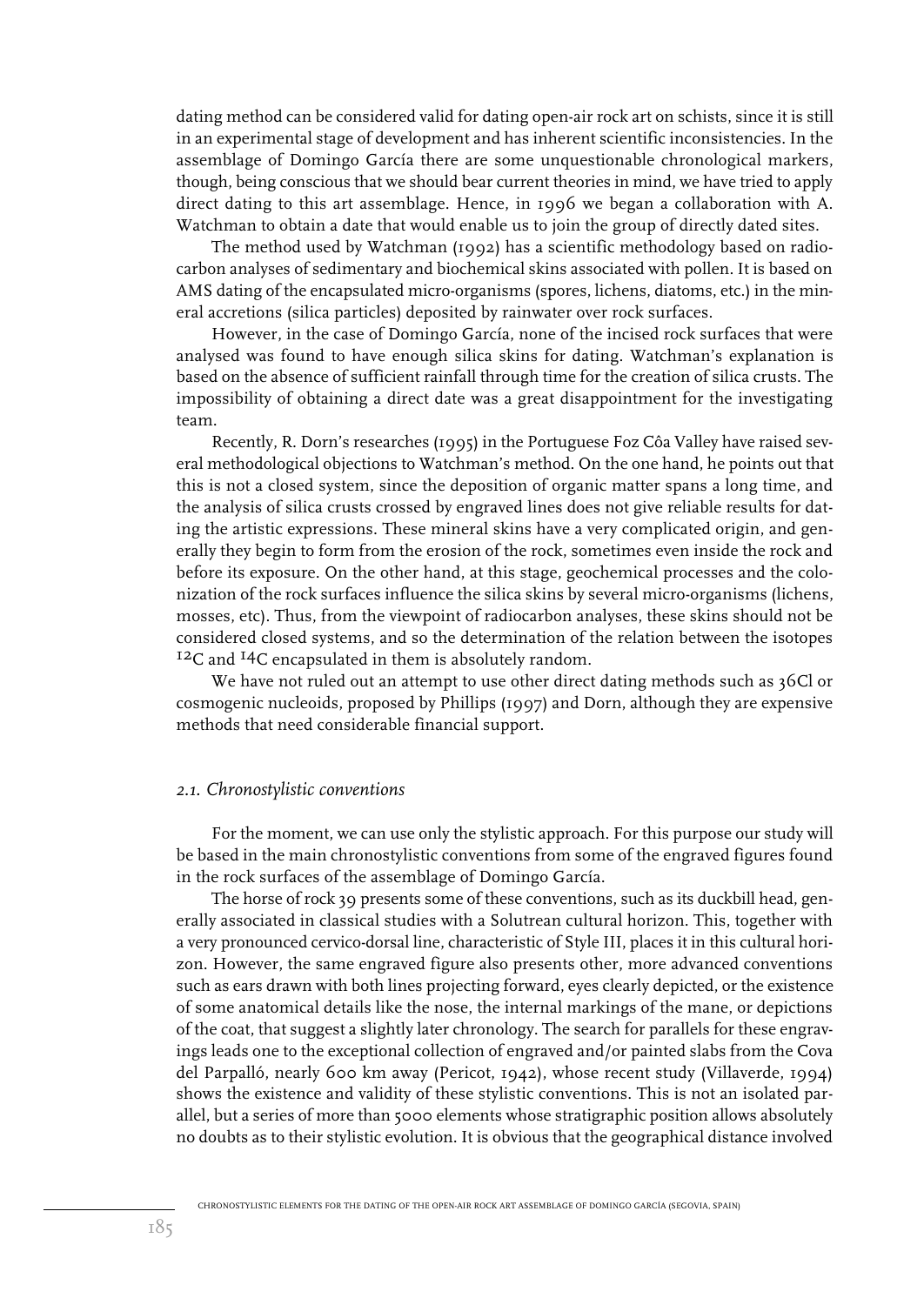represents an obstacle to making comparisons between the two assemblages. However, our aim here is simply to establish the existence of some stylistic conventions that characterize each cultural horizon.

The hind depicted in rock 39 allows us to arrive at a more precise chronology because of its multiple lines. This kind of depiction with multiple lines filling the engraved figure has clear parallels in the mobiliary and rock art found in several caves of the Cantabrian coast and the Levant, although we are always conscious that, here too, there is a big geographical distance. Hence, one can point to the shoulder-blades found in level 8 of the Cueva del Castillo (Puente Viesgo, Santander), attributed to an early Magdalenian context, or the finds in the upper Solutrean/final Cantabrian Solutrean level from the Altamira cave (Santillana del Mar, Santander). There is an evident technical and stylistic parallelism among the engraved hind heads found in both sites, despite their having been attributed to different cultural horizons. The archaeological chronology of both cultural moments now ranges from 17 420 ± 200 BP (CSIC 258) in level I of Cueva Chufin (Riclones, Santander) (Cabrera Valdés 1977), attributed to an upper Solutrean, to 15 910  $\pm$  230 BP from the so-called level 2 of Altamira cave (González Echegaray, 1986), attributed to an early Cantabrian Magdalenian.

In the last years, several direct dates from some paintings in the Sala de los Polícromos of Altamira cave have been published, with dates ranging from 14 710 ± 200 BP (GIF-91254) to 13 750  $\pm$  190 BP (GIF-91178) (Valladas et al., 1992). Two bison from the Cueva del Castillo have also been dated to 13 060  $\pm$  200 BP (GIF-911004) and 12 910  $\pm$  180 BP (GIF-91172) (Valladas et al., 1992).

The chronology based on the direct dates from the paintings is more recent than archaeological sequences but, despite the difficulties, it seems that we are in a transitional moment between a Final Solutrean and an Initial Magdalenian period.

In the decorated slab 17109 A and B from the Upper Solutrean level of the Cova del Parpalló (Villaverde, 1994) we also find two clear parallels with the hind of rock 39 from Domingo García. On the dorsal face of this slab we can see an incomplete caprid drawn with multiple lines and an internal fill of striated engravings. It is presented with a biangular oblique perspective. On the other hand, on the plaque's ventral face we can distinguish a multiple-line hind likewise filled with striations and with a biangular oblique perspective.

In Foz Côa, we can also find numerous technical and stylistic similarities, such as the big scraped deer (with striated engraving), depicted on rock 10C of the right-hand sector of Penascosa that contains another three little scraped deer (Zilhão, 1997). In other zones, such as Canada do Inferno, there are several figures of this type, especially on rock 14 (lower sector), where one can see two deer and one caprid filled with lines. In all these examples, despite the geographical distances between the sites, stylistic dating gives us the best way to obtain an indirect chronology for the Domingo García assemblage. The marked photographic realism displayed by the deer of rock 6, panel D in the Las Canteras area, together with its general pose and movement, leads us to attribute it with certainty to Early Style IV, culturally in an early Magdalenian horizon. In the artistic expressions that characterize this style, in Leroi-Gourhan's words (1965), "a mounting attention to detail is expressed in microscopic hatchings. These render the movement of the animal, or the play of light on the fur covering different parts of the body. A veritable pictographic code is established for the conventions of modelling, and cheeks, eye, the roots of the horns, the reflections of light on the flanks — all of these are rendered uniformly throughout a great part of the Franco-Cantabrian region". In this engraved deer, we can distinguish several patterns. The graceful hindquarters give it a perfect feeling of movement. The left hind-leg can be seen clearly, because at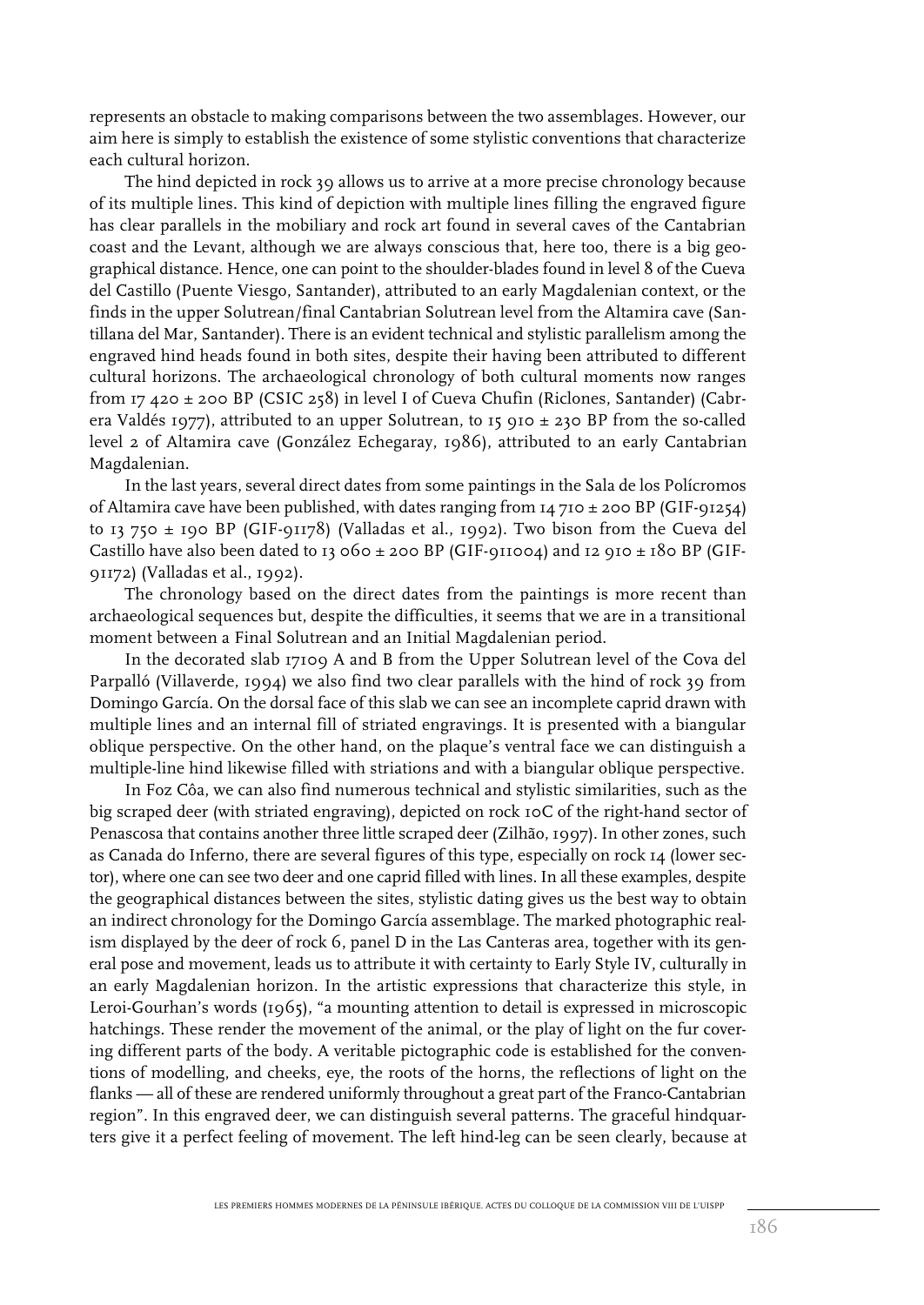the point where it should cross the right hind-leg the line is left unfinished, with the aim of giving a sensation of depth. Only one of the hooves is preserved, since the second is damaged by natural erosion. Conversely, the front legs are depicted in a rough way with convergent lines. The left front-leg is depicted extending forwards, giving the impression that the animal is walking. However, the same convention is used here as in the case of the hindquarters, undoubtedly in search of the three-dimensional effect of perspective. The head is beautifully depicted, with numerous details such as the almond-shaped eye without tear-duct, a closed mouth drawn with a single line, or the muzzle. However, this care for detail failed again in the antlers, where only one forward-projecting antler is engraved, that zoologists interpret as a deformation caused by a blow during antler growth. The beginning of the cervico-dorsal line, drawn with a discontinuous incision, can probably be interpreted as the coat of an adult animal, with some bald patches because of a change of season.

In rock 6, panel D of the Las Canteras area, there are three caprids with a common attribute that has great intrinsic significance for chronology. This convention lies in a single engraved line from the horn to the front leg, and another single line for the second horn and the cervico-dorsal line. It is worth remarking that between both horns there is an empty space without any line. This technique is used again in other caprids depicted on different rocks of the assemblage, such as that on rock 28/1, panel B.

The depictive scheme observed in these figures clearly points to Early Style IV, in the same way as the deer described above. In this panel, one of the most complex, and in which there are numerous superimpositions, one can see the artist's purpose — that is, to concentrate a high number of figures on such a small rock surface. In this case, the stratigraphy of figures has no chronological meaning per se, since stylistic conventions offer a far better explanation.

As we saw above, the photographic realism and the profusion of anatomical details and interior markings in the engravings are considered typical of Early Style IV. In this period one can also include the splendid depiction of chamois of rock 4 from the Las Canteras area. The artist's care for detail in the several anatomical elements represented, or the different colours of the coat, etc, enables us to establish a precise zoological identification, and provides enough significant data to arrive at a chronological attribution to a specific cultural horizon, possibly the Middle Magdalenian.

Another clear chronological marker can be found in the so-called ass of rock 9-bis of the Cerro de San Isidro. In spite of the figurative simplicity of this equid, one can obtain chronological data from its jaw and its duckbill shaped muzzle. Clearly, the chronological attribution of this convention is to the Solutrean, *sensu lato*.

#### **3. Technical and stylistic analysis**

First and foremost, it is worth remarking that we have only taken into account here the taxonomically identifiable figures, omitting the group of engravings classed as "indeterminate" because of its low percentage in this kind of analysis.

#### *3.1. Techniques*

In the assemblage of Domingo García, one can distinguish two kinds of techniques in the execution of the figures: pecking and fine-line. Only two depictions of horses comprise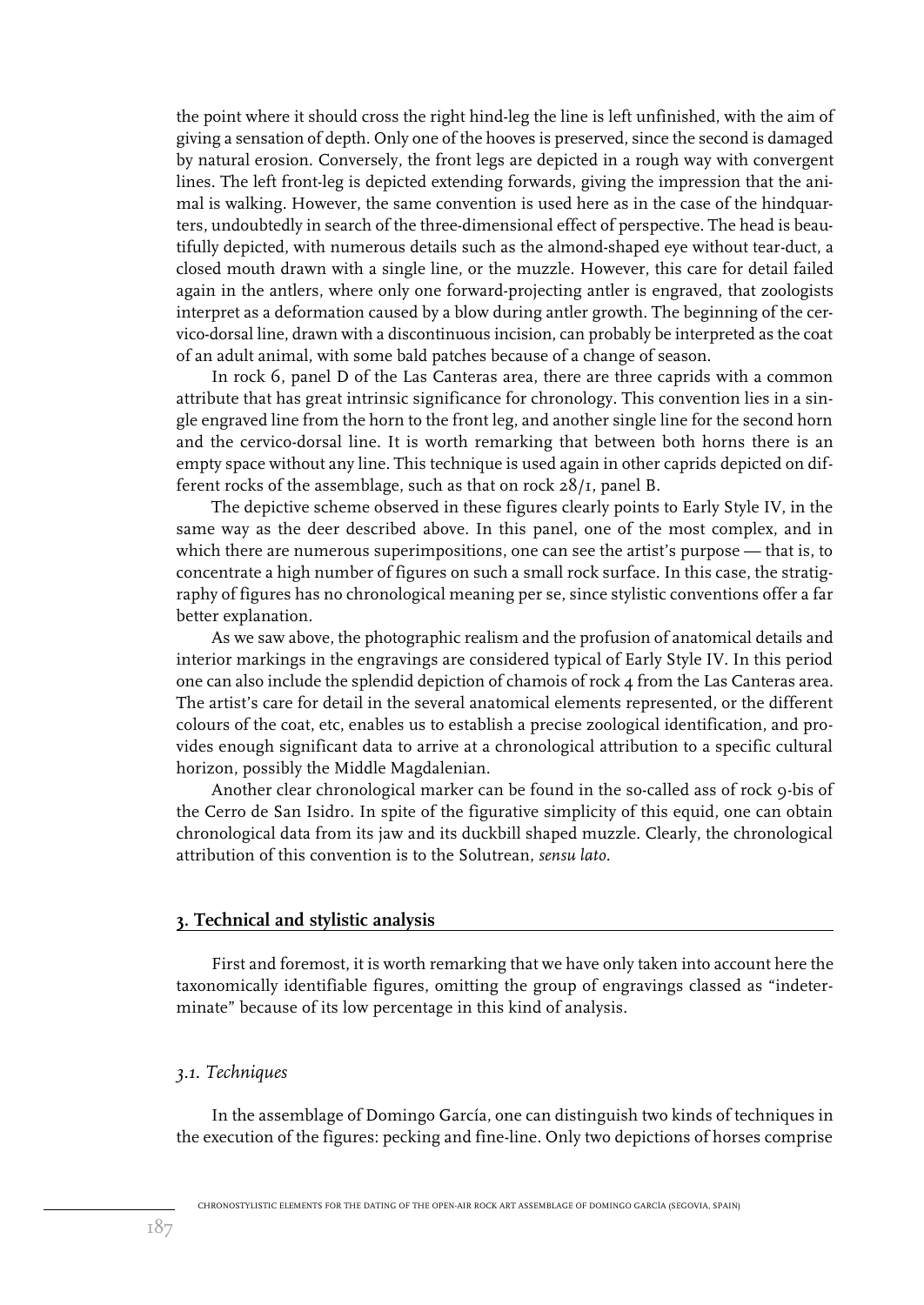the first group of large-size pecked figures. The most numerous group, containing all the rest of the figures, is characterized by an exceedingly fine and very shallow line, with the sole exception of a hind (figure n. $\degree$  1 of rock 39) drawn determinedly with multiple lines. The detailed study of the big pecked horse on rock 12 — the first Palaeolithic figure that was identified at Cerro de San Isidro, and which has been published and studied repeatedly (Martín Santamaría and Moure Romanillo, 1981; Ripoll López et al., 1994) — shows that, beneath the pecked figure, there are fine lines which follow the silhouette of the equid, particularly clearly on the front leg, mane and beginning of the nape. This leads us to suggest that the figure was first engraved with a fine line, like the rest of the depictions, in the manner of a sketch, as occurs in the Foz Côa assemblage (Zilhão, 1997), with the pecking carried out in a later phase.

Several studies have allowed us to identify and to reconstruct the different techniques employed by the Palaeolithic artists:

- Fine-line engraving, executed with a resistant, hard and sharp-pointed lithic tool of flint or quartz. The continuous repetition of the engraved action generates the existence of groups of parallel lines.
- Pecking, executed with direct or indirect percussion, perhaps with a rounded pebble, which produces lines or impact-marks that shape the interior markings of the depictions.

Only in the case of the pecked figures, the two horses of rock 12, can one observe the successive use of the different techniques. In the first stage, the fine line was used with the aim of sketching the outline that later would be pecked. These techniques may (or may not) be contemporaneous, although there are no objective criteria for either viewpoint. However, the pecking must have been executed over a short interval of time, since the impact-marks show an identical patina to the rest of the rock, and thus are contemporaneous with the unique final-Pleistocene Aeolian event.

#### *3.2. Modelling*

Modelling is used in rock art with the aim of highlighting some anatomical elements of the figure, the possible colouring of the coat, or simply with the intention of achieving some volume in contrast with a flat two-dimensional depiction. The main difficulty is to try to establish the border between modelling and conventions, because in some cases the two categories can become confused. However, as we shall see later, modelling provides scant data in relation to the chronological attribution of the engravings, as opposed to stylistic conventions that have a more extensive distribution, not only in rock art assemblages but also in mobiliary art whose stratigraphic position allows us to establish cultural horizons.

The study of modelling helps one to evaluate the attention paid by the artist to the depiction, and broadens our interpretative and symbolic perspectives. As an example, we can turn once more to the decorated slabs from the Cova del Parpalló, where, using the author's data (Villaverde, 1994), we have tried to check the possibility of establishing a stylistic sequence based on modelling. Taking all the Solutrean levels and Magdalenian strata together, one can only see significant differences in the predilection for the technique of full or partial striated engraving in the Solutrean, and the technique of hatched striations in the Magdalenian. Other techniques appear simultaneously in both horizons, with similar relative fre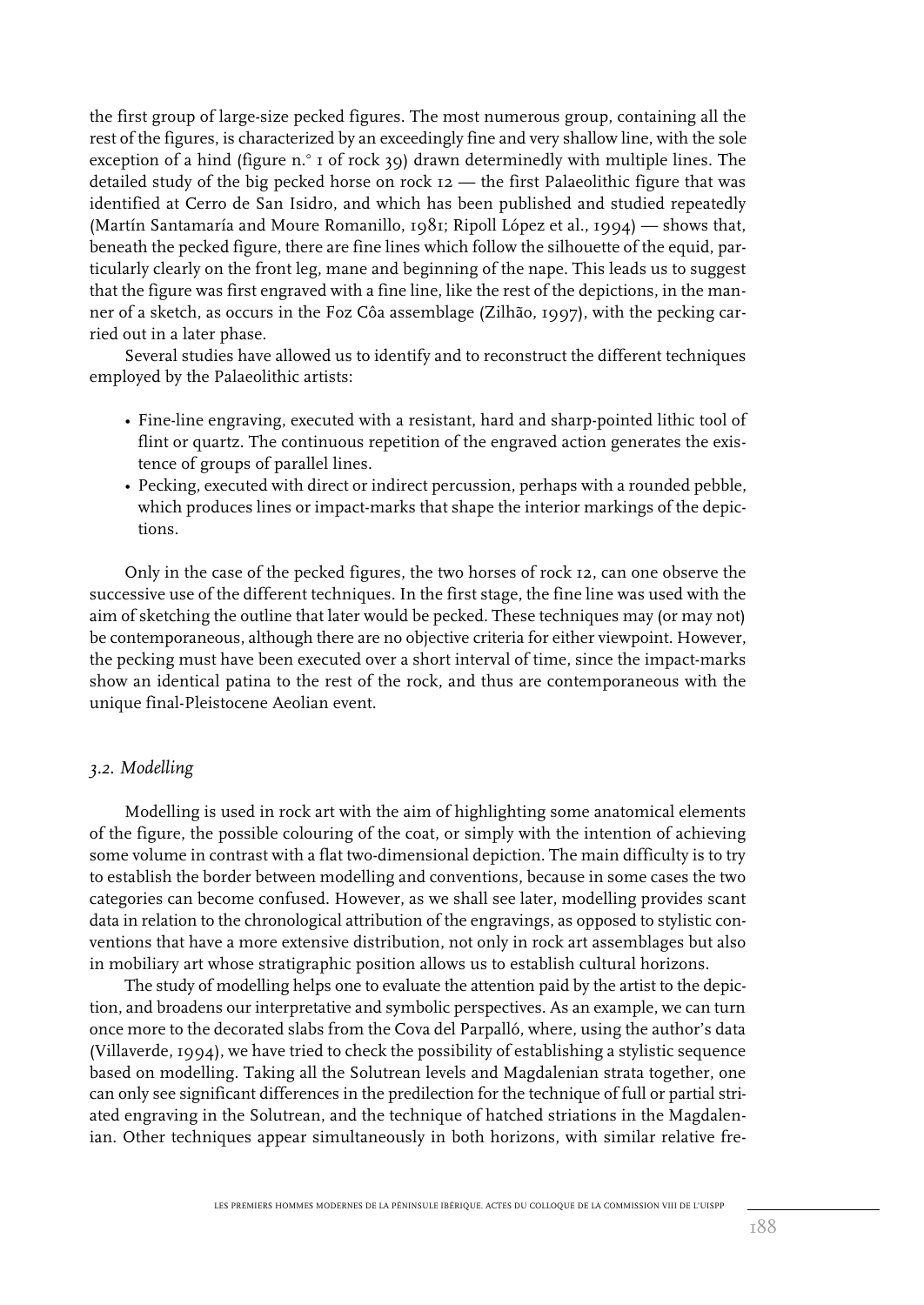quencies. In any case, it cannot be concluded that the use of one technique or another is exclusive to a particular cultural horizon. In the assemblage of Domingo García we have found 11 figures with modelling, i.e. 12,79% of the total number of identified depictions. In our opinion, this percentage has little significance for any statistical interpretation.

If we break down the typology of the Domingo García assemblage, we can apparently distinguish two stages in execution. On the one hand, modelling in the cervids is mainly executed with the kind of striated engraving that, as we saw in the Cova del Parpalló, is characteristic of the Magdalenian. On the other hand, equids are inconclusive where modelling is concerned, since both parallel striated engravings and hatched striations can, in percentage terms, appear in both cultural horizons.

With regard to modelling, we are once again faced with the problem of evolution in rock art. Theoretically, in Leroi-Gourhan's opinion (1965), the simplest techniques correspond to early stages, whereas more elaborate techniques appear in more recent periods. But scraping, a more complex methodology, is found in the Solutrean levels of the Cova del Parpalló, while striated or multiple lines, apparently of greater conceptual simplicity, occur in the Magdalenian of this site. In other words, the French researcher's postulates cannot always be adapted completely to the area under study.

#### *3.3. Aesthetics and Style*

In some cases, the natural relief of the rock surfaces has been used to accentuate the sensation of volume in some of the depictions, as for instance in the hind executed with multiple fine lines on rock 39, whose head is represented in one plane of the rock surface while the rest of the body, front legs and hindquarters, have been executed using very shallow reliefs of the rock with the aim of highlighting these areas. In the first articles (Ripoll López and Municio González, 1992; Ripoll López et al., 1994) about this art assemblage, we described the figures as depictions of animals conceived in naturalistic form, in static positions without signs of movement except in a very few cases (horse on rock 37). The animals were at times simply sketched, and at other times appear incomplete, with only the head and/or the front extremities depicted or, to a lesser extent, the cervico-dorsal line and hindquarters. The fidelity with which some anatomical features were executed leads one to think that they did not judge it necessary to complete the figures to establish the existence of particular species from their environment. They always depicted them in profile and, from the stylistic point of view, it is possible to identify a series of conventions which seem to denote a relative chronological and cultural unity within the assemblage: muzzles in the shape of a duck's bill in the case of horses; the head and horn of caprids sketched with a single line, and absence of a line joining the two horns; and marking of manes and ventral lines which refer us generically to the end of the Solutrean period, a cultural attribution that is also confirmed by the extremities of the figures, which are not completed with hooves and which end in more or less parallel lines. Alongside this group, which is certainly the most numerous and homogeneous, there are also figures with more advanced stylistic conventions, like the multiple lines of the hind of rock 39 which are very similar to those of the shoulder-blades from the cave of El Castillo (Almagro Basch, 1976) and Altamira (Cartailhac and Breuil, 1906); or the horse of rock 37 which likewise contains some multiple lines such as can be seen in other parietal depictions on the Cantabrian coast, together with the magnificent interior markings and anatomical details of some of the cervids and chamois of the Canteras area, which enable us to extend the chronological-cultural attribution of the assemblage into the early Magdalenian.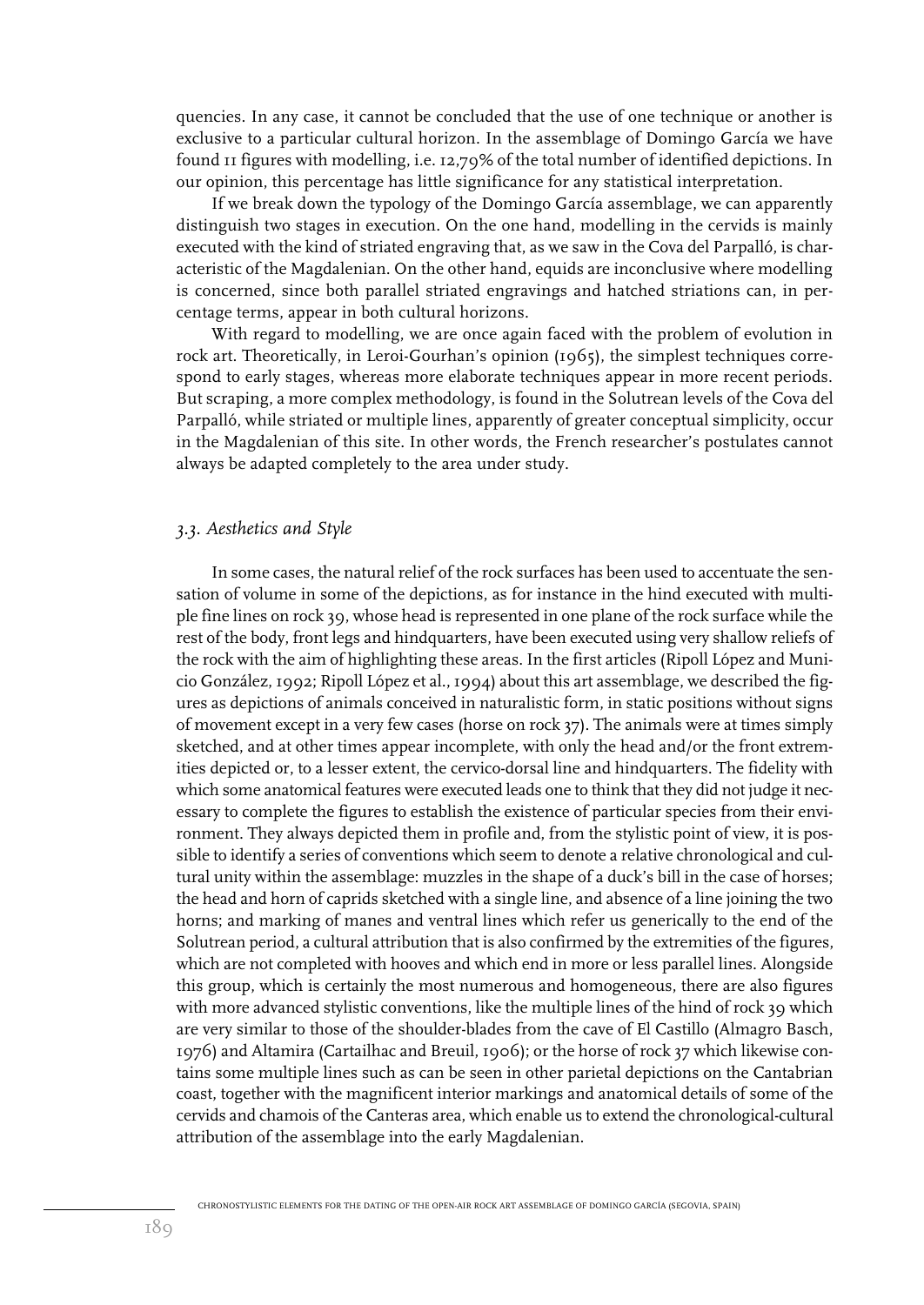#### *3.4. Superimpositions*

The first argument used to establish a chronology for those undated artistic expressions was the stratigraphic superimposition of the figures. However, this fact is not always of decisive value, since two superimposed depictions could have been intentionally executed in this way at the same moment.

In the art assemblage of Domingo García, we have clearly differentiated two iconographic series. On the one hand, there are the fine-line engravings which are stylistically Upper Palaeolithic, and, on the other, the rest of the pecked depictions. One exception is the big horse of rock 12 that was described above. The first kind of engravings always appear on rock surfaces polished by Aeolian erosion, and they are very damaged in most cases, not only by later natural erosion, but also by the pecked art assemblage which is clearly post-palaeolithic.

Similarly, the fine-line engravings have a patina of exactly the same colour as the rock surface. Not one of the Palaeolithic figures has a different or lighter colour. However, the pecked group is distributed on all kinds of rock surfaces, and fundamentally on those created later than the erosion of the above-mentioned polished surfaces, although they are also found on the latter.

The patina of this pecked series of figures is minimal, and in no case has the same colour as the rock surface, being always much lighter. This fact enables one to see them much better, since they stand out clearly on the dark background of the rock surface.

These pecked figures are always superimposed on the other depictions. There is not one example in which pecked figures appear beneath fine-line depictions. In addition, in many cases, the pecked figures have damaged, totally or partially, the late Pleistocene depictions.

#### **4. The study of morphometric conventions**

#### *4.1. The end of the muzzle*

In accordance with the patterns highlighted in V. Villaverde's monograph on the Cova del Parpalló (1994), we have adopted the following variations to describe the muzzle of the different depictions: open or closed and, within the latter group, straight, rounded, pointed, duck-bill shaped, and modelled. Finally, we have added a category called "indeterminate", for cases where this anatomical feature is not represented.

Among the equids, there is a predominance of rounded muzzles (37,20%), although the duckbill shape also has a high percentage (25,58%), followed by the modelled specimens (11,62%), which may have some chronological meaning, leaving aside the "indeterminate" category (16,27%).

With regard to cervids, the modelled muzzle is the best-represented category (27,78%), followed by the rounded (16,67%), straight and pointed ones (11,11%), while for the rest of the types there is insufficient data.

For bovids, the rounded-muzzle group stands out (44,44%), followed by the pointed (22,22%). The rest of the categories all have the same percentage (11,11%).

Finally, caprids are executed in most cases with rounded (31,25%) and pointed (25%) muzzles, although one can also find straight and modelled specimens (12,50%).

In all the identified animals represented, one can observe a high percentage of rounded muzzles (31,39%). The modelled muzzles account for 15,11%, and the duckbill category for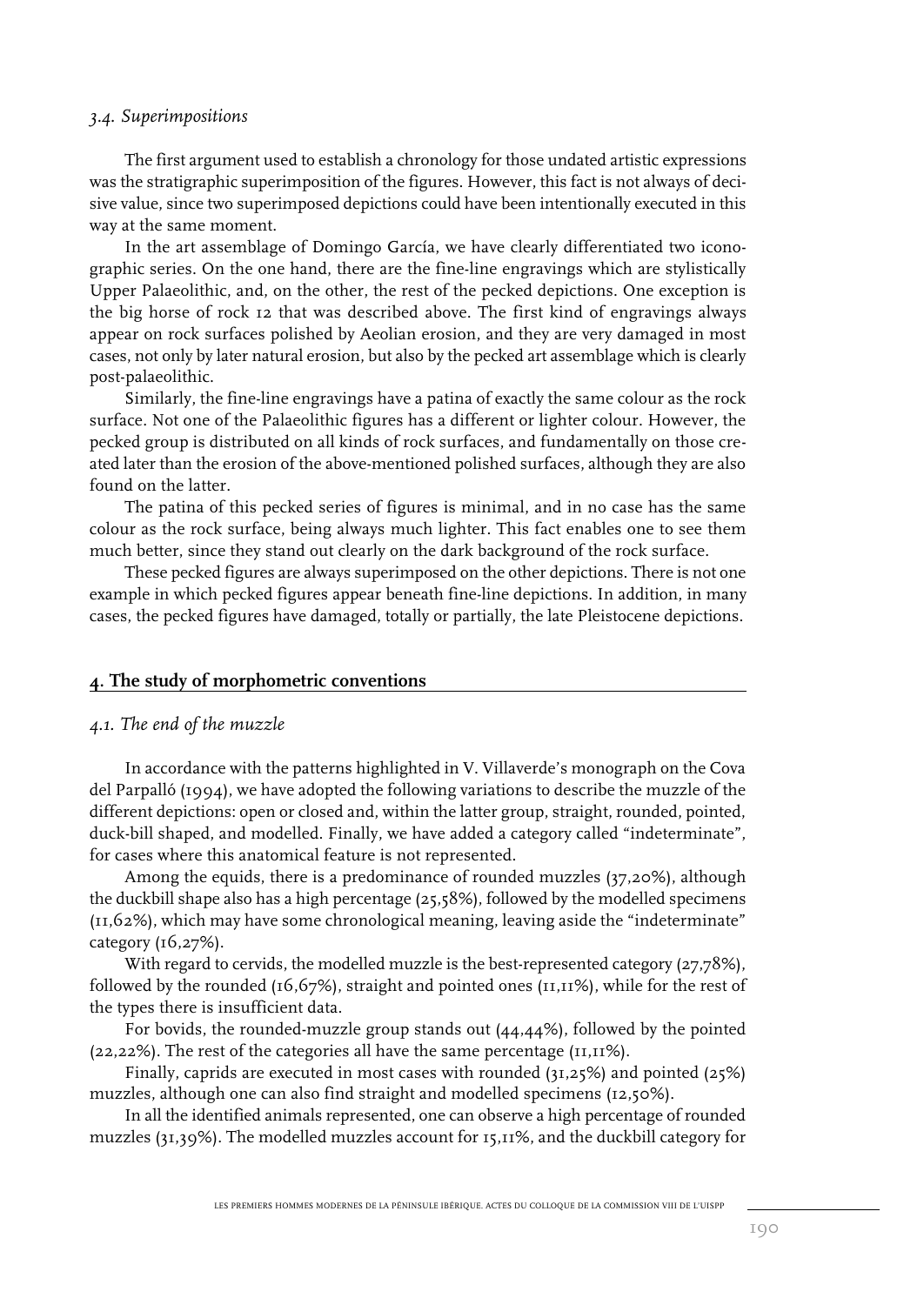12,79%, though the latter have only been identified in equids. Finally, one can differentiate straight muzzles (9,30%), while open ones are hardly represented at all.

The extensive assemblage of decorated plaquettes from the Cova del Parpalló allows the establishment of a general evolution, in which there can be observed a predominance of open muzzles until the Upper Solutrean; while after this phase there appears the closed variety. One can establish a clear association between the duckbill muzzles and the Solutrean cultural horizon, while the closed-modelled muzzles are clearly identified with the Magdalenian. Closed-pointed muzzles are characteristic of the Evolved Solutrean and the beginnings of the Early Magdalenian.

Bearing in mind the important data in the above paragraph, and taking into account the open or closed depiction of the muzzles, then in the assemblage of Domingo García almost the entire artistic corpus (97,68%) would be later than the Upper Solutrean, and should perhaps be attributed to the Early Magdalenian.

Regarding the specific morphology of the closed muzzles, in the equids group, one can distinguish two series that are more or less significant for chronology. On the one hand, there are equids with duckbill shaped muzzles (25,58%), attributed to a Solutrean sensu lato; and on the other, modelled-closed muzzles (11,62%), attributed to the Magdalenian period.

As for the cervids, since the modelled-closed category presents the highest percentage (27,78%), they must be attributed fundamentally to the Magdalenian horizon, though some pointed-closed muzzles could be attributed either to the Evolved Solutrean or to the Early Magdalenian. Overall, the cervids seem to show a cultural unity, from the viewpoint of the morphology of their muzzles.

Among the bovids, the situation is similar to that of the cervids, although the percentages are diametrically reversed. The pointed-closed muzzles account for 22,22%, while the modelled-closed specimens constitute 11,11%.

These proportions can be seen again within the group of caprids, where pointed muzzles account for 25%, and modelled examples for 12,50%. In any case, one can appreciate here again the above-mentioned cultural unity in the transition between the Final Solutrean and the Early Magdalenian.

The general percentages support this idea, since numerical differences among the three most representative categories (duck's bill, pointed and modelled) are not far from each other.

#### *4.2. Equid manes*

To develop this section we have adopted the criteria followed by J. Zilhão in the rock art assemblage of Foz Côa (1997), where there is an extensive series of equid depictions whose stratigraphic superimposition on the rock surface allows one to establish a comparative chronology. In all the instances where there is a superimposition of equids, those that clearly have internal markings in the mane, chronologically Magdalenian, are always superimposed on engravings that only have the ears and cervico-dorsal line, or the mane incorporated with the ears to form a kind of step, without internal markings or specific anatomical details, and attributed to the Solutrean.

At Parpalló, there are not enough decisive arguments, in the series of depicted equids, for establishing an iconographic sequence, since the presence of details represented in the equids is minimal. One cannot distinguish a clear correlation between a specific type of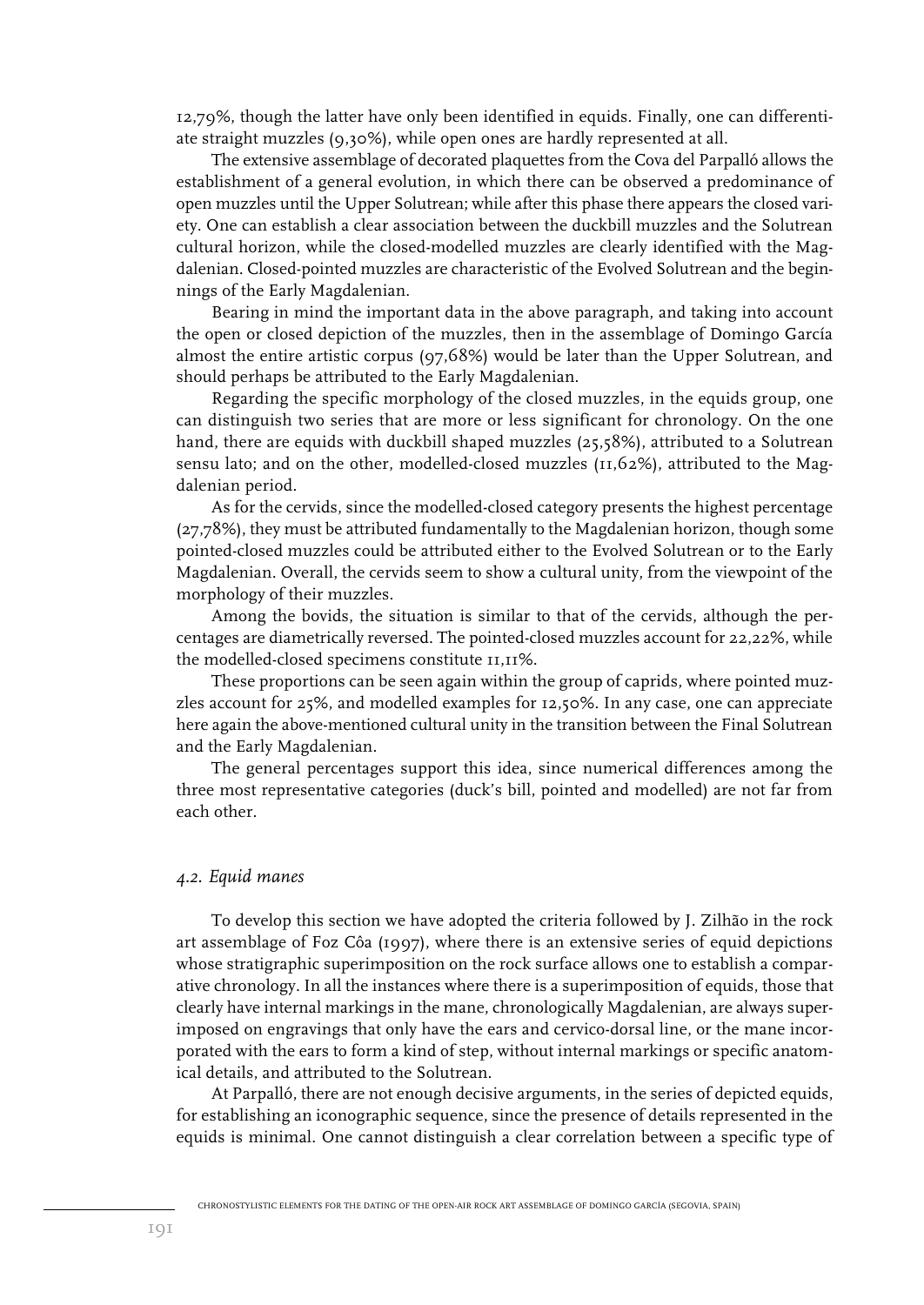mane and a specific cultural period, since different conventions are used throughout the stratigraphic sequence.

However, at Domingo García, where there are no superimpositions, we have observed the same situation as at Foz Côa. The engravings that are identified with the first type, that is to say, internal markings in the mane, etc, account for 23,25%, while the engravings without any internal details attain 46,51% of the total number of equid depictions.

This proportion supports what was said above concerning muzzles, since one can observe an extensive series that could be attributed to the Solutrean, while the rest, less decisively identified, could be attributed to the Magdalenian.

#### *4.3. The Shape of the upper part of the head*

In this section we summarize the way in which the heads of the depictions have been executed. For this purpose, we are going to follow, at least in part, V. Villaverde's typology (1994), highlighting only the types identified in the art assemblage of Domingo García. In this analysis, we examine how the artists executed the ears, horns and finally, whether the upper part of the head has been drawn closed or open.

With regard to the cervids, the most representative type is the naturalistic (50%), followed by the normal linear (16,66%), while somewhat rarer are the "U"-shaped open linear, triple linear line, and triple naturalistic line types (5,55%). Three headless figures have also been identified (16,66%).

Among the caprids one again finds that the naturalistic forms (25%) are the most common, followed by the "V"-shaped open linear type (18,75%), while the other types are uniformly represented — the triple naturalistic line, triple linear line and "V"-shaped naturalistic (12,50%), while the normal linear type is scarcely represented (6,25%). Headless figures (2) account for 12,50%.

In this case, the bovid heads of normal type are the most represented (44,44%), followed by the "S"-shaped linear type and those with horns executed by parallel lines, with the same percentages (22,22%). Finally, only one bovid figure without horns has been identified.

With regard to the manes of equids, the main group of depictions are those that have been represented with non-stepped manes (51,16%), greatly outnumbering the rest of the types represented, since only one equid has been identified with a stepped mane (2,32%), and another one with an open stepped mane (2,32%).

#### *4.4. Cervico-dorsal lines*

For the analysis of the cervico-dorsal lines of the animals depicted at Domingo García, three fundamental categories have been established: concavity, convexity and straightness. These elements have been applied to the line drawn from the nape to the hindquarters of the animal. In some cases, we can hardly differentiate these anatomical parts, due to the poor state of preservation, so that sometimes one only can distinguish two of them. In other instances, the line is composed of only one of the above-mentioned categories, i.e. the straight, the convex or the concave one. Finally, in some cases, the cervico-dorsal lines are incomplete.

The most variability is found among the equids, since they are the main species represented in the assemblage. The cervico-dorsal line has been represented in 28 of the 43 iden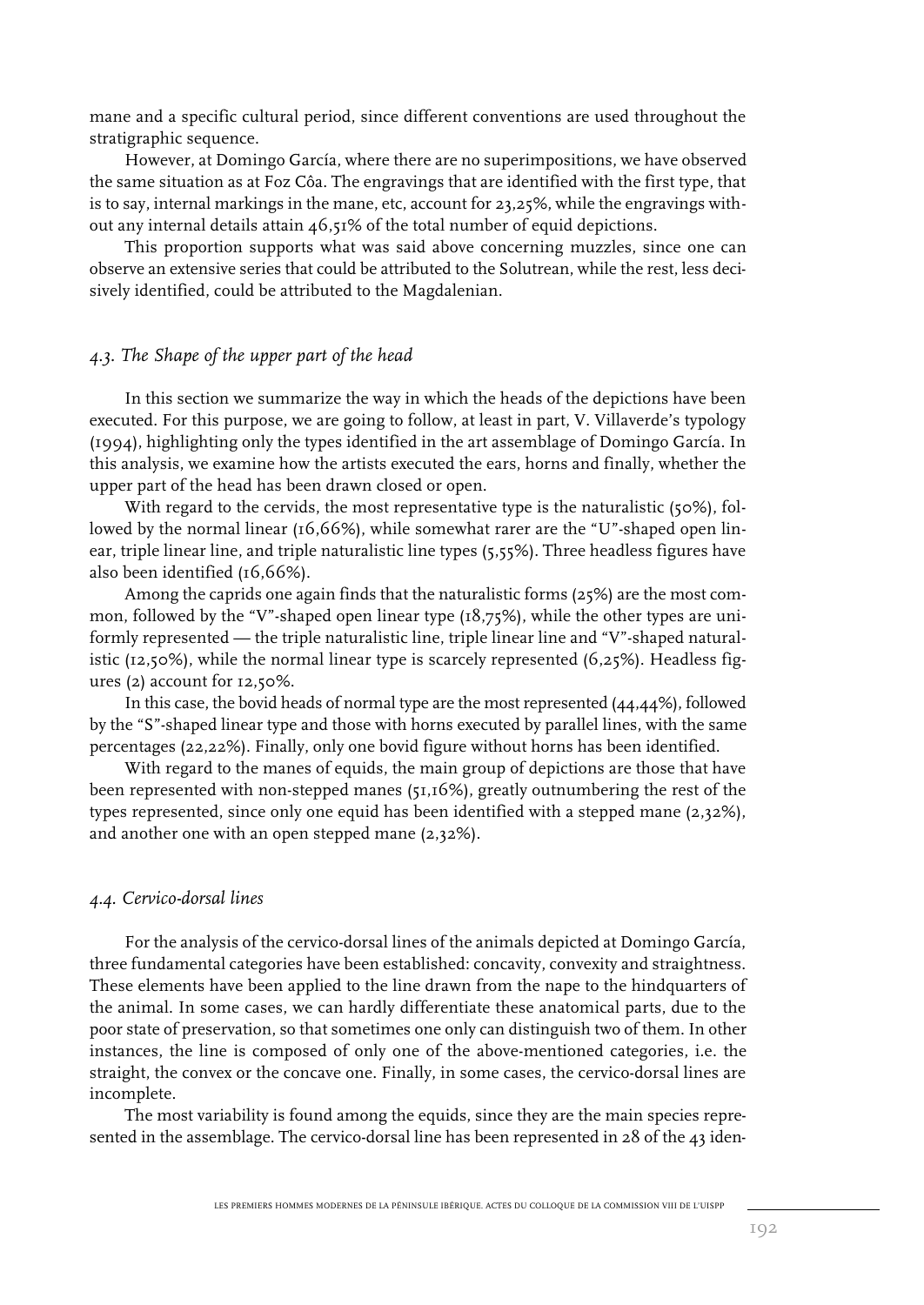tified depictions. The straight and convex-straight types predominate, both with 16,27%, followed by the convex (11,62%). The rest of the types are represented unequally, with insignificant percentages. It is worth emphasising the absence of the concave-straight-convex type.

Among the 18 identified cervids, nearly two thirds (11) present the cervico-dorsal line. In this group the straight type predominates (22,22%), while the convex and the convexstraight have the same percentage (11,11%). The convex-concave-convex and the concavestraight-convex types are poorly represented (5,55%). Finally, there are no depictions of convex-concave or concave-convex type in this group.

Of the nine identified bovids, six show the cervico-dorsal line. The straight and convex types predominate (22,2%), followed by the concave-straight or straight convex (11,11%). The other types are not represented.

Among the caprids, with their total of 16 figures, ten show the cervico-dorsal line. The straight type is dominant (31,25%), with lower percentages for the straight-concave type (18,75%) and, in last place, the convex and concave-convex (6,25%).

To conclude this section, it is worth noting the predominance of the straight cervicodorsal line among all the identified species (20,93%), followed by the convex and convexstraight line (11,62%). The rest of the types have insignificant percentages.

#### *4.5. The shape of the legs*

The different categories used in this section have again been adopted from V. Villaverde's book about the decorated plaquettes from Parpalló (Villaverde, 1994).

Of the 16 identified caprids, 9 have some of their limbs represented (56,25%); only 6 of them (47,50%) have a single leg per pair, while 4 of them have two legs at either the back or the front.

There is not a single depiction with closed-parallel legs, and the other types have insignificant values, with just one or two instances.

Among the bovids, only 3 of them, out of a total of 9 figures, have their extremities (33,33%), and only one of them shows the forelegs, which are of the linear type. This category is the most represented, both in forelimbs and hind limbs, with two depictions for each.

The same occurs with the cervids, where animals without limbs are the most numerous (11; 61,11%). Among the different types that occur, the best represented are those with the legs in an arch (46,15%). There are no examples of parallel legs, while the rest of the types are equally distributed, with one or two examples of each.

Equids are the species with the biggest frequency of depicted legs, which is logical since they are the most numerous animal in the assemblage. Of the 43 specimens, only 16 are represented without their extremities (37,20%). There are no depictions of legs in an arch, open-parallel in three lines, or closed-parallel type. The most numerous type is that of linear legs, with 11 instances for forelimbs (61,11%) and a similar percentage for hindquarters (64,70%). In second place come open-parallel forelegs (17,64%), while the rest of the types have insignificant percentages.

It is important to make clear that the low number of depicted legs is not only due to their absence, but also to the fact that in many cases one can see that limbs were originally drawn but are now lost through damage. Only in a few specific cases is it possible to know if the legs were executed, but even so, they cannot be classified, and we prefer to label them animals without legs, since in most cases it is impossible to discern whether their legs were really executed or simply cannot be seen today.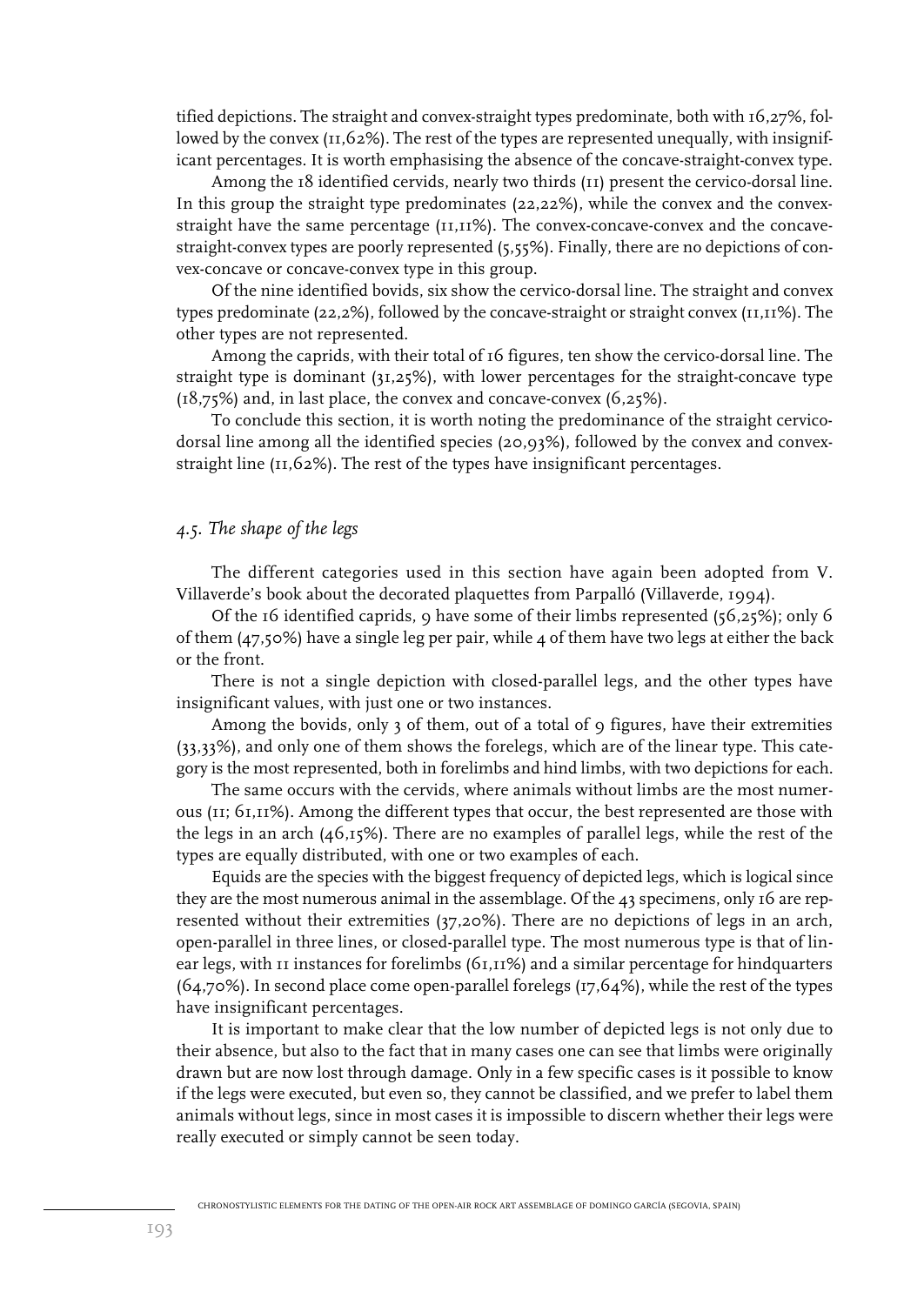On analysing the totals of the depicted types of leg, and omitting their division by species or between hind- and forelegs, we observe a great predominance of the linear types, due to the high number of depicted legs on equids. We can also see that  $46,51\%$  of identified animals have no extremities, or these have not been preserved, while there are no depictions of the closed-parallel leg type.

Far behind the linear types (34,88%) there are the legs in an arch (10,46%) and the triangular specimens (9,30%), followed by the open-parallel and extended-triangular extremities (5,81%), and finally, with similar percentages, the open-parallel in three lines (3,48%) and naturalistic parallel legs (4,65%).

#### **5. Figures represented, the absence of others and their incidence in the chronology**

Some writers like R. Bednarik (1995) think that these open-air rock art assemblages cannot be chronologically attributed to Palaeolithic art, owing to the absence of representative cold fauna species as mammoths, bison, cave bears, woolly rhinoceros or reindeer. But his apparent lack of familiarity with peninsular prehistory means that he appears completely unaware of the fact that, outside the Cantabrian coast, there is not one archaeological or paleontological site dated to the Final Upper Pleistocene that contains remains of this cold fauna. The faunal elements found in the sites belonging to the middle and final phases of the Upper Palaeolithic are the same as those depicted in the extra-Cantabrian rock art and in mobiliary art — i.e. fundamentally, equids, caprids, bovids and cervids. In the Mediterranean area, the main faunal component is the rabbit group (Lagomorphs), particularly Oryctolagus cunniculus (Aura and Villaverde, 1995).

At Siega Verde (Villar de Argañan, Salamanca) (Balbín et al., 1995), some animal figures have been interpreted as a Megaloceros, a lion, a bison and a rhinoceros, though there are doubts with regard to their specific taxonomic attribution, since the pecking technique together with their small size do not permit the expression of many details which would facilitate their taxonomic identification. In other cases the joining of several engraved lines, which may or may not be connected with each other, has led the research team to distinguish this kind of species.

Turning once again to the Cova del Parpalló (Gandía, Valencia), and the Cueva de Ambrosio (Vélez-Blanco, Almería), both of which have perfectly dated series of images, they do not contain a single depiction of cold fauna. All the evidence points to the fact that the whole of the Iberian Peninsula outside the Cantabrian area constituted a faunal region characterized by a complete absence of species adapted to cold climates, even at the level of microfauna, despite a few rare elements such as Apodemus mystacinus and Alocricetus bursae from level VII of Cueva de Ambrosio (Sesé and Soto, 1988) whose survival in relict forms seems to provide evidence for some of the cold climatic characteristics of the Middle Pleistocene. It is possible that other taxa attributed to severe environments, such as the cave bear (*Ursus spelaeus*) or the brown bear (*Ursus arctos*), were present throughout the Upper Pleistocene, as is reflected in the recently discovered depictions of La Mina de Ibor (Castañar de Ibor, Cáceres) (Ripoll and Collado, 1996) or the fossil bones found in the Solutrean sites of Furninha and Salemas in Portugal (Cardoso, 1993). In any case, on numerous capitals in the cloister of Santa María la Real de Nieva church (Segovia), located in the study-area of the Palaeolithic depictions, one can see images of bears, and there is written evidence that the last brown bear was hunted in Segovian lands at the end of the 19th century. Therefore, taphonomically, it is possible that a figure identified as a bear could be found at any moment.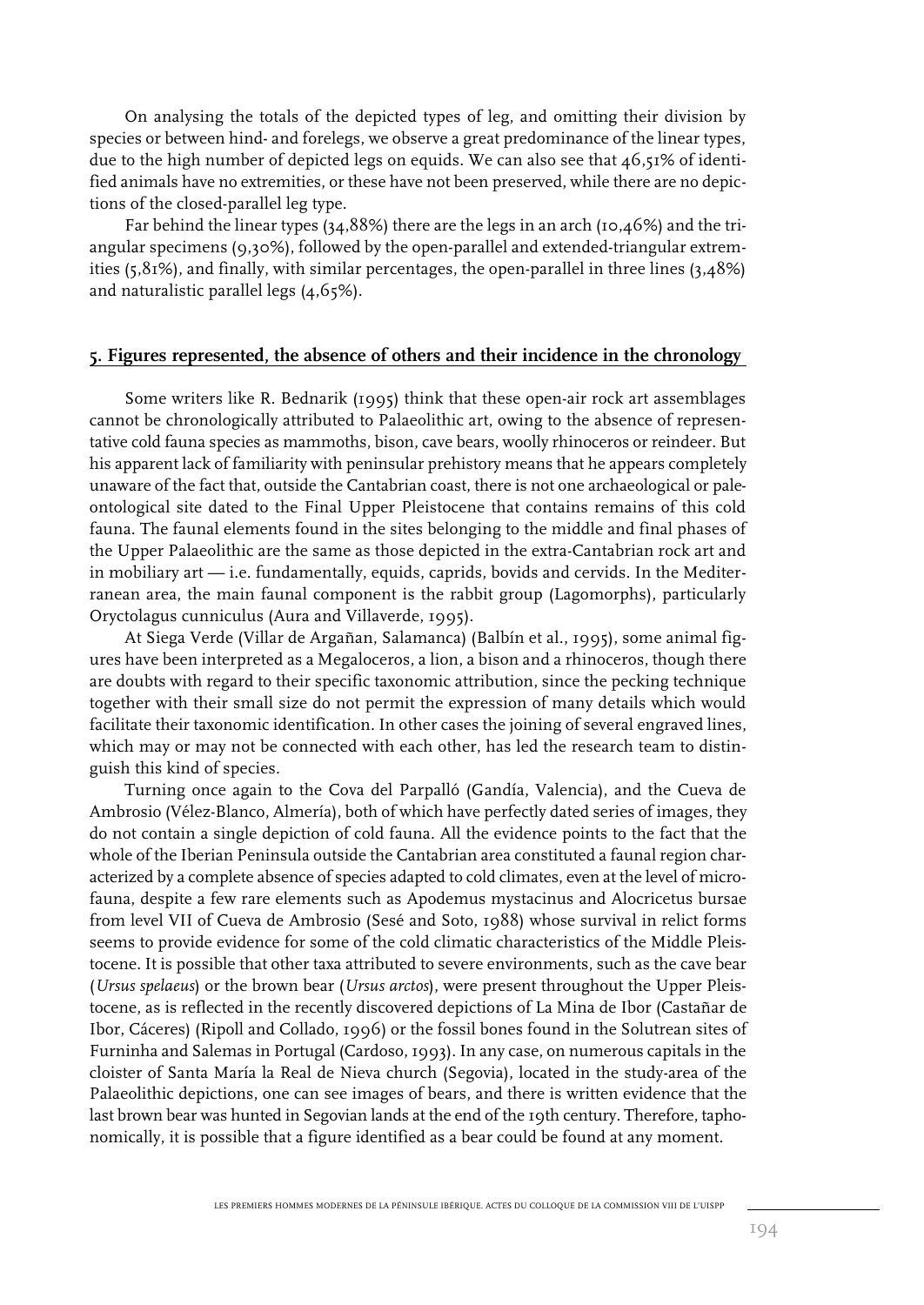#### **6. Final considerations**

One can highlight two important cultural horizons that mark these artistic assemblages. The earlier one can undoubtedly be attributed to the Solutrean, and the other, rather more recent one to the Magdalenian. All of the depictions, whose profusion, artistic quality and antiquity are remarkable, correspond to these two periods.

Moreover, in the artistic assemblage of Domingo García, there is another massive iconographic series of pecked figures, without patina and of more recent, clearly postpalaeolithic date, which will be studied and analysed in a future monograph.

Since it is difficult to establish chronological sequences in the absence of archaeological sites, the existence of a single style in an extensive geographical area, despite the use of different techniques in the execution of the engravings, suggests a unity that is at least cultural. We think that only by understanding this stylistic unity independently of any diachronic considerations will it be possible effectively to study the above-mentioned sites and to investigate further the interesting perspectives which, through this approach, can be discussed concerning the dynamics of the groups, their social organization and their relationships with the environment in which they lived. The Early Upper Palaeolithic has been detected irrefutably at four sites: Quinta da Granja, Quinta da Barca, Quinta da Barca Sul and Salto do Boi (J. Zilhão, pers. comm.). In these four sites, two very clear cultural levels have been found which correspond on the one hand to the final Gravettian (23 000 – 21 000 BP) and, on the other, to a final Upper Magdalenian (12 000 – 10 000 BP). Up to now, not a single trace of the Mesolithic has been found. In the high basin of the Douro, it would be desirable to carry out further geoarchaeological investigations to identify places where sites attributable to the Upper Palaeolithic might have been preserved.

The existence of outstanding open-air Palaeolithic rock art assemblages shows that a major part of Quaternary art is not found exclusively in caves and suggests that, in the past, a huge quantity of these artistic expressions were executed in the open air.

<sup>\*</sup> Universidad Nacional de Educación a Distancia • Departamento de Prehistoria e Historia Antigua • Avda. Senda del Rey, s/n • 28080 Madrid • España.

<sup>\*\*</sup> Junta de Castilla y Léon • Segovia • España.

<sup>\*\*\*</sup> The fellowships J. A. Martos, F.J. Muñoz, S. Pérez, M. Muñiz, J. R. López, S. Rubio, J. Panera, F. Calleja and J. Herranz are members of this Laboratory.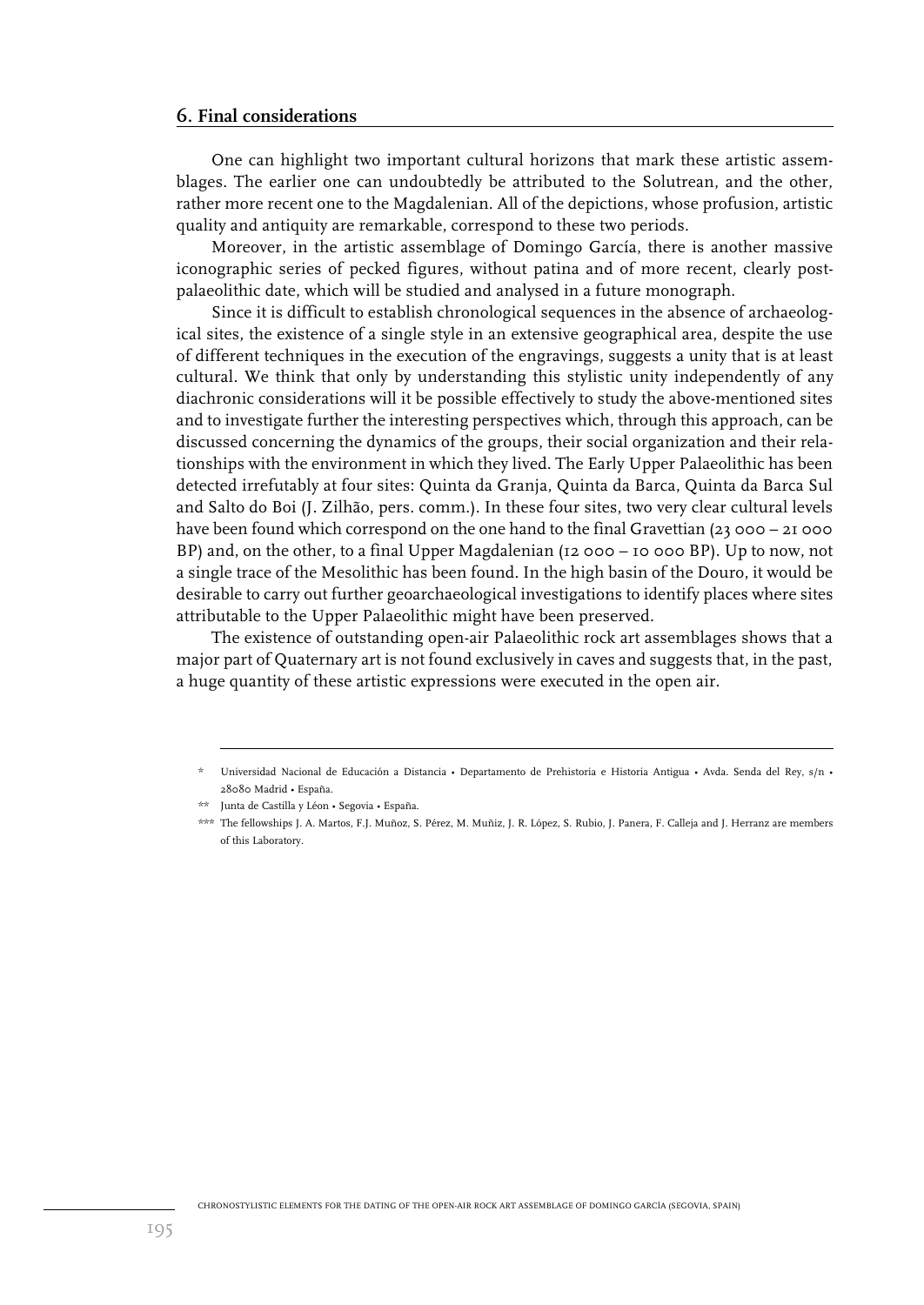Different categories of muzzle and their percentage distribution between the different species represented. (Drawings based on Villaverde, 1994).

| <b>END OF THE MUZZLE</b> |             |                                |                |           |             |  |
|--------------------------|-------------|--------------------------------|----------------|-----------|-------------|--|
|                          | Equids      | Cervids                        | <b>Bovids</b>  | Caprids   | Total       |  |
| open                     |             | 1(5.56%)                       | I (II,II%)     |           | 2(2,32%)    |  |
| straight                 | 3(6.97%)    | $2(11,11\%)$                   | 1 (11,11%)     | 2(12,50%) | $8(9,30\%)$ |  |
| rounded                  | 16(37,20%)  | 2 (II,II%)                     | 4(44.44%)      | 5(31,25%) | 27 (31,39%) |  |
| pointed                  | I(2,32%)    | 2 ( $\text{II}, \text{II}\%$ ) | 2(22,22%)      | 4(25%)    | 9 (10,46%)  |  |
| duck's bill              | II (25,58%) |                                |                |           | II (12,79%) |  |
| modelled                 | 5(11,625%)  | 5(27,78%)                      | I (II,II%)     | 2(12,50%) | 13 (15,11%) |  |
| indeterminate            | 7(16,27%)   | $6(33,33\%)$                   |                | 3(18,75%) | 16 (18,60%) |  |
| <b>TOTAL</b>             | 43          | 18                             | $\mathfrak{g}$ | 16        | 86          |  |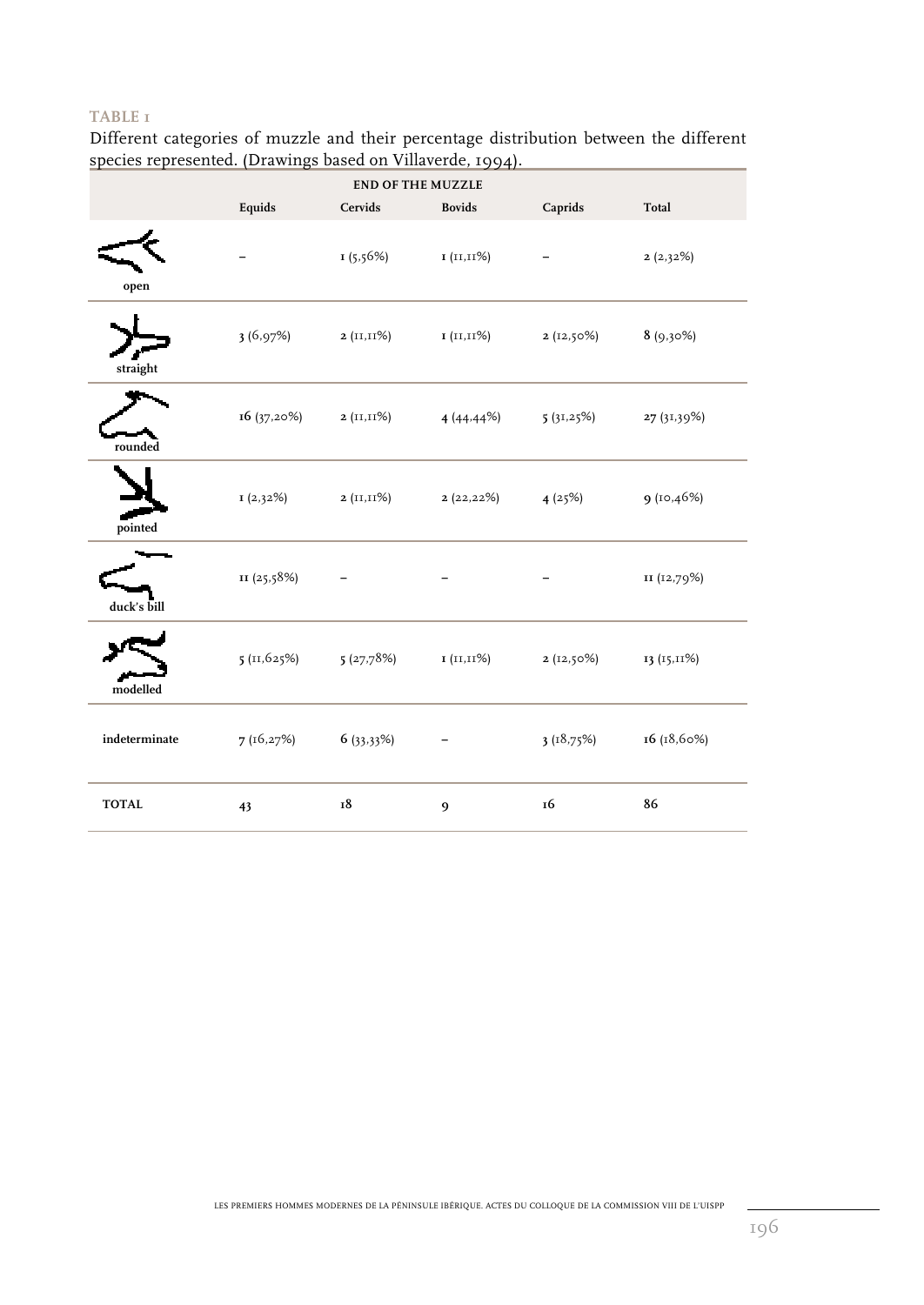| The proportion of open to closed muzzles. |             |  |  |  |
|-------------------------------------------|-------------|--|--|--|
| Open muzzles                              | $2(2,32\%)$ |  |  |  |
| Closed muzzles                            | 84(97,68%)  |  |  |  |

# **TABLE 3**

# The incidence of the muzzle categories in relative chronology.

| <b>MUZZLES AND CHRONOLOGY</b> |                                                              |                                     |                         |  |  |  |  |
|-------------------------------|--------------------------------------------------------------|-------------------------------------|-------------------------|--|--|--|--|
|                               | Solutrean/Magdalenian<br>Solutrean<br>duck's bill<br>pointed |                                     | Magdalenian<br>modelled |  |  |  |  |
|                               | $N^{\circ}$ %                                                | $N^{\circ}$ %                       | $N^{\circ}$ %           |  |  |  |  |
| Equids<br>Cervids             | 25,58<br>$\mathbf{I}$                                        | 2,32<br>1<br>$\mathbf{2}$<br>II, II | 11,62<br>27,78<br>5     |  |  |  |  |
| <b>Bovids</b>                 |                                                              | $\mathbf{2}$<br>22,22               | II, II<br>1             |  |  |  |  |
| Caprids                       |                                                              | 25<br>4                             | 2<br>12,50              |  |  |  |  |
| <b>TOTAL</b>                  | и<br>12,79                                                   | 10,46<br><b>Q</b>                   | 15,11<br>13             |  |  |  |  |

# **TABLE 4**

The incidence of equid manes in the chronology .

| Equids       |             |           |             |             |
|--------------|-------------|-----------|-------------|-------------|
|              |             | Solutrean | Solutrean   | Magdalenian |
| Indetermined |             |           |             |             |
| TOTAL        | 19 (44,18%) | I(2,32%)  | 10 (23,25%) | 13 (30,23%) |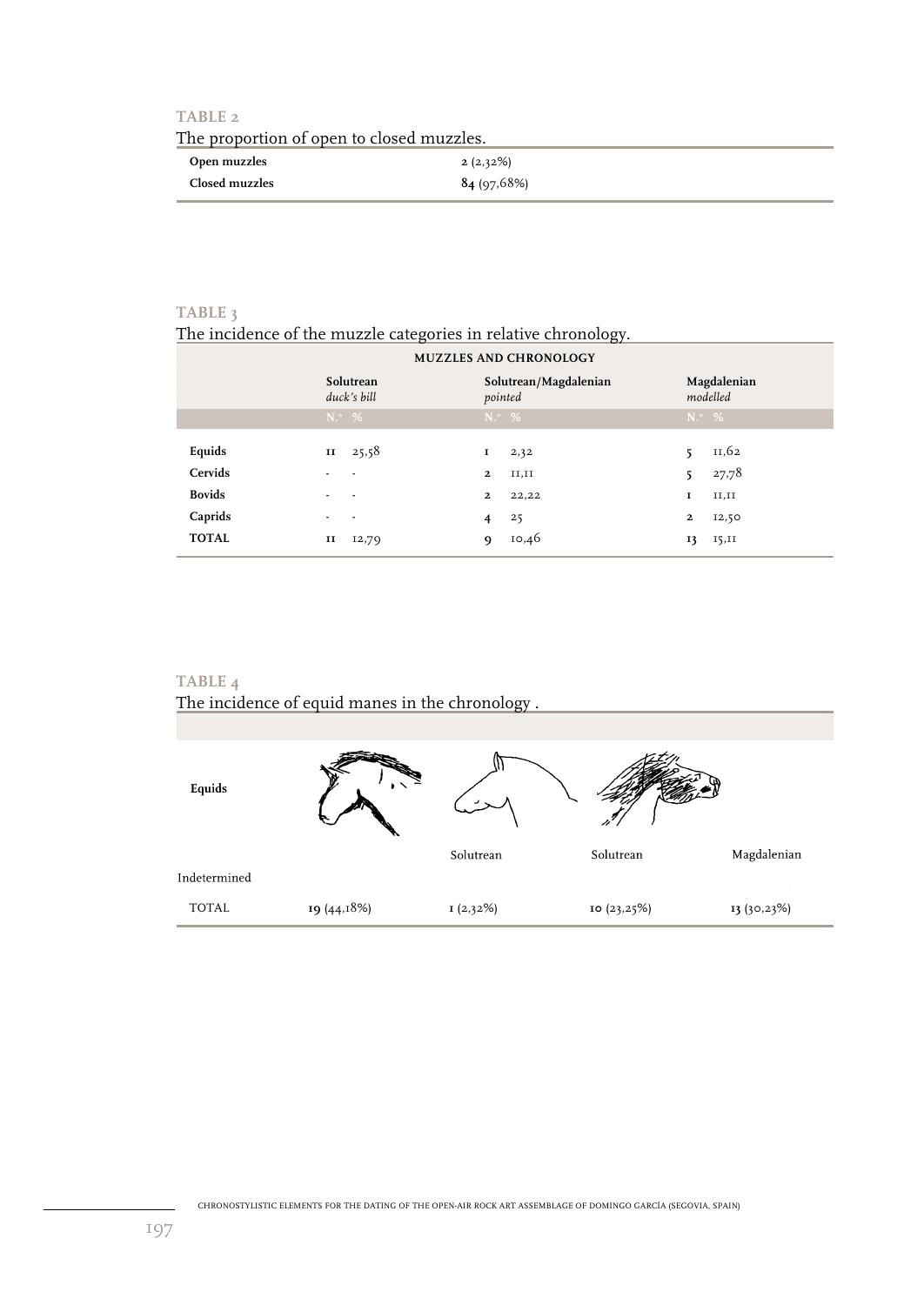The shape of the upper part of the head of cervids and caprids in the art assemblage of Domingo García. (Drawings based on Villaverde, 1994).

| TYPOLOGY OF THE HEAD           |           |              |              |  |  |  |
|--------------------------------|-----------|--------------|--------------|--|--|--|
| <b>Types</b>                   | Cervids   | Caprids      | Total        |  |  |  |
| Triple-linear-line (TLL)       | 1(5.55%)  | $2(12,50\%)$ | 3(8,82%)     |  |  |  |
| Triple-naturalistic-line (TNL) | 1(5.55%)  | $2(12,50\%)$ | 2(5,88%)     |  |  |  |
| "V"-shaped open linear (LOV)   |           | 3(18,75%)    | 3(8,82%)     |  |  |  |
| "U"-shaped open linear         | 1(5.55%)  |              | I(2,94%)     |  |  |  |
| "V"-shaped naturalistic        |           | $2(12,50\%)$ | I(2,94%)     |  |  |  |
| Normal linear (NL)             | 3(16,66%) | 1(6,25%)     | $4$ (11,76%) |  |  |  |
| Simple linear (SL)             |           |              |              |  |  |  |
| Naturalistic (N)               | 9(50%)    | 4(25%)       | 13 (38,23%)  |  |  |  |
| <b>TOTAL</b>                   | 15(83,33) | 14 (87,50%)  | 29 (85,29%)  |  |  |  |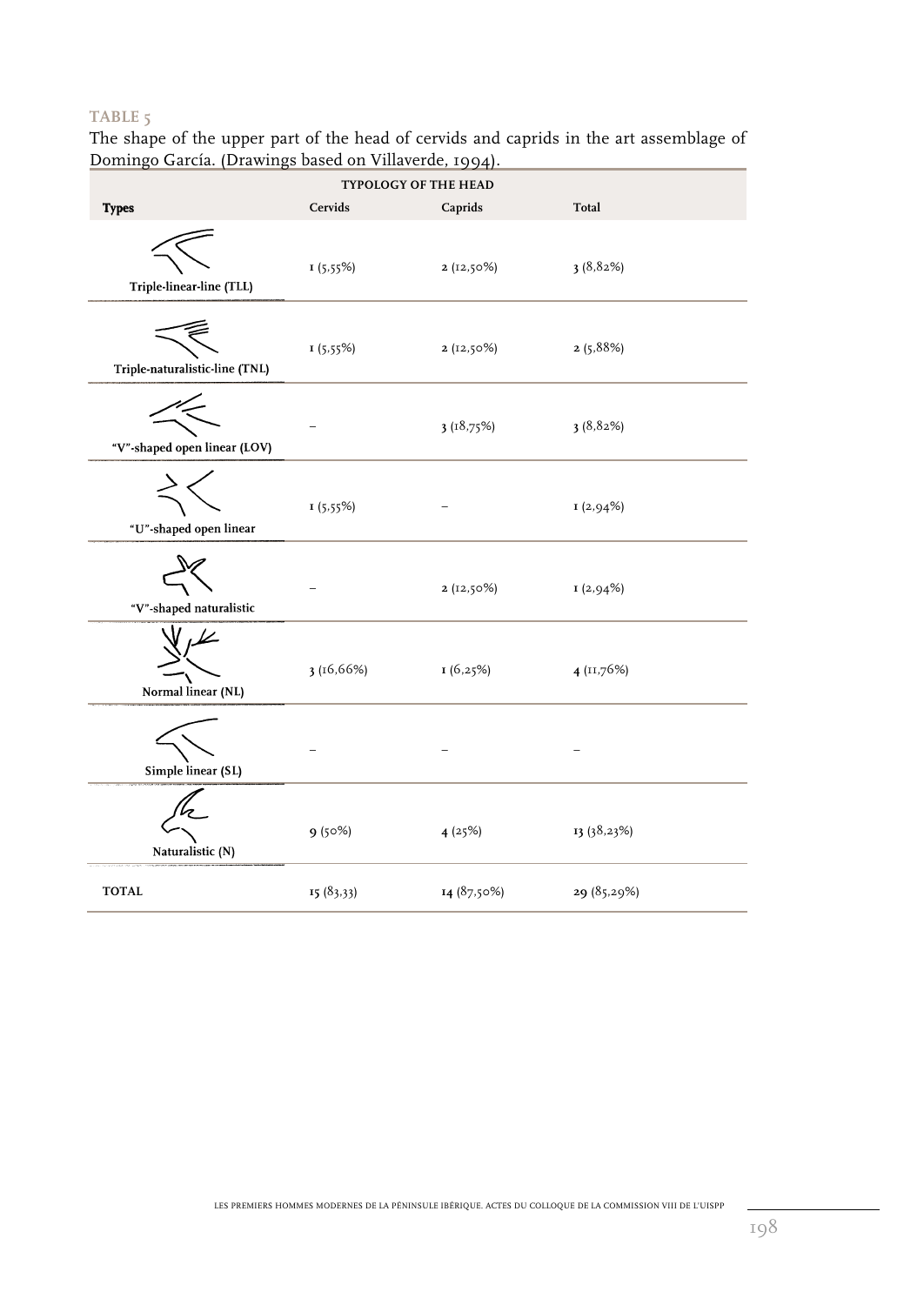| The shape of the appel part of the head in boylas. (Drawings based on vinaverac) 1994).<br>TYPOLOGY OF THE HEAD IN BOVIDS |                   |                          |              |               |  |  |
|---------------------------------------------------------------------------------------------------------------------------|-------------------|--------------------------|--------------|---------------|--|--|
| <b>Bovids</b>                                                                                                             |                   |                          |              |               |  |  |
|                                                                                                                           | "S"-shaped linear | Vertical-parallel-linear | Normal       | Without Horns |  |  |
| <b>TOTAL</b>                                                                                                              | 2(22,22%)         | 2(22,22%)                | 4 $(44.44%)$ | I (II,II%)    |  |  |

# The shape of the upper part of the head in bovids. (Drawings based on Villaverde, 1994).

# **TABLE 7**

The shape of the upper part of the head in equids. (Drawings based on Villaverde, 1994). **TYPOLOGY OF THE HEAD** 

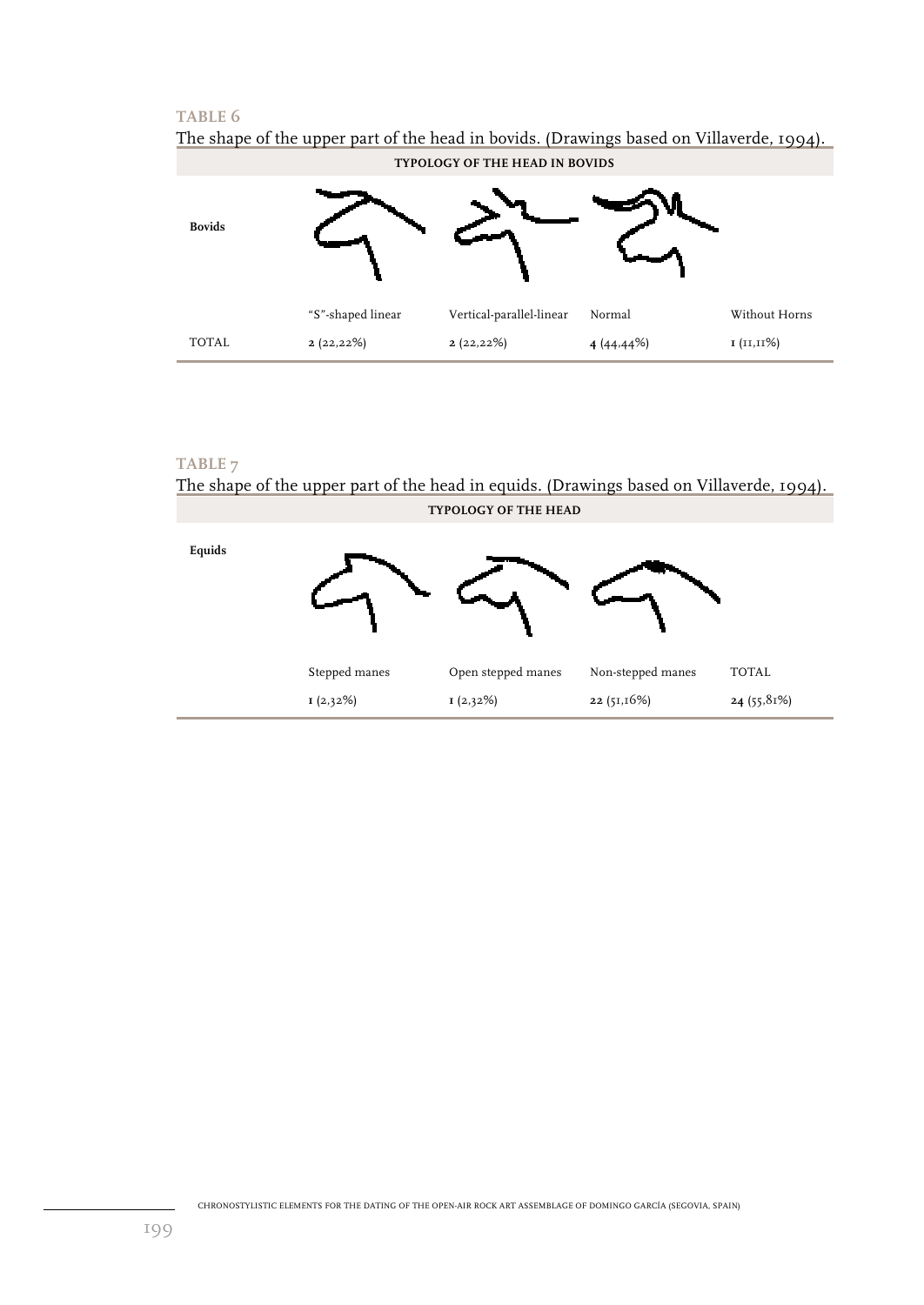Cervico-dorsal lines in equids, caprids, bovids and cervids from Domingo García.

|                         | TYPOLOGY OF THE CERVICO-DORSAL LINES |               |                          |             |             |  |
|-------------------------|--------------------------------------|---------------|--------------------------|-------------|-------------|--|
|                         | Equids                               | Cervids       | <b>Bovids</b>            | Caprids     | Total       |  |
| straight                | 7 (16,27%)                           | 4(22,22%)     | $2(22,2\%)$ $5(31,25\%)$ |             | 18(20,93%)  |  |
| concave                 | I(2,32%)                             | I(5,55%)      |                          |             | 2(2,32%)    |  |
| convex                  | 5(11,62%)                            | $2 (II,II\%)$ | 2(22,2)                  | 1(6,25%)    | 10 (11,62%) |  |
| convex-straight         | 7 (16,27%)                           | 2 (II,II%)    | 1 (II,II%)               |             | 10 (11,62%) |  |
| convex-concave          | 2(4.65%)                             |               |                          |             | 2(2,32%)    |  |
| concave-convex          | 2(4,65%)                             |               |                          | 1 (6,25%)   | 3(3,48%)    |  |
| convex-concave-convex   | 3(6,97%)                             | I(5,55%)      |                          |             | I(4,65%)    |  |
| concave-straight-convex |                                      | I(5,55%)      |                          |             | I (II, 16%) |  |
| straight-convex         | I(2,32%)                             |               | 1 (11,11%)               | 3(18,75%)   | 5(5,81%)    |  |
| <b>TOTAL</b>            | 28 (65,11%)                          | 11 (б1,11%)   | 6(66,60%)                | 10 (бо,50%) | 55 (63,95%) |  |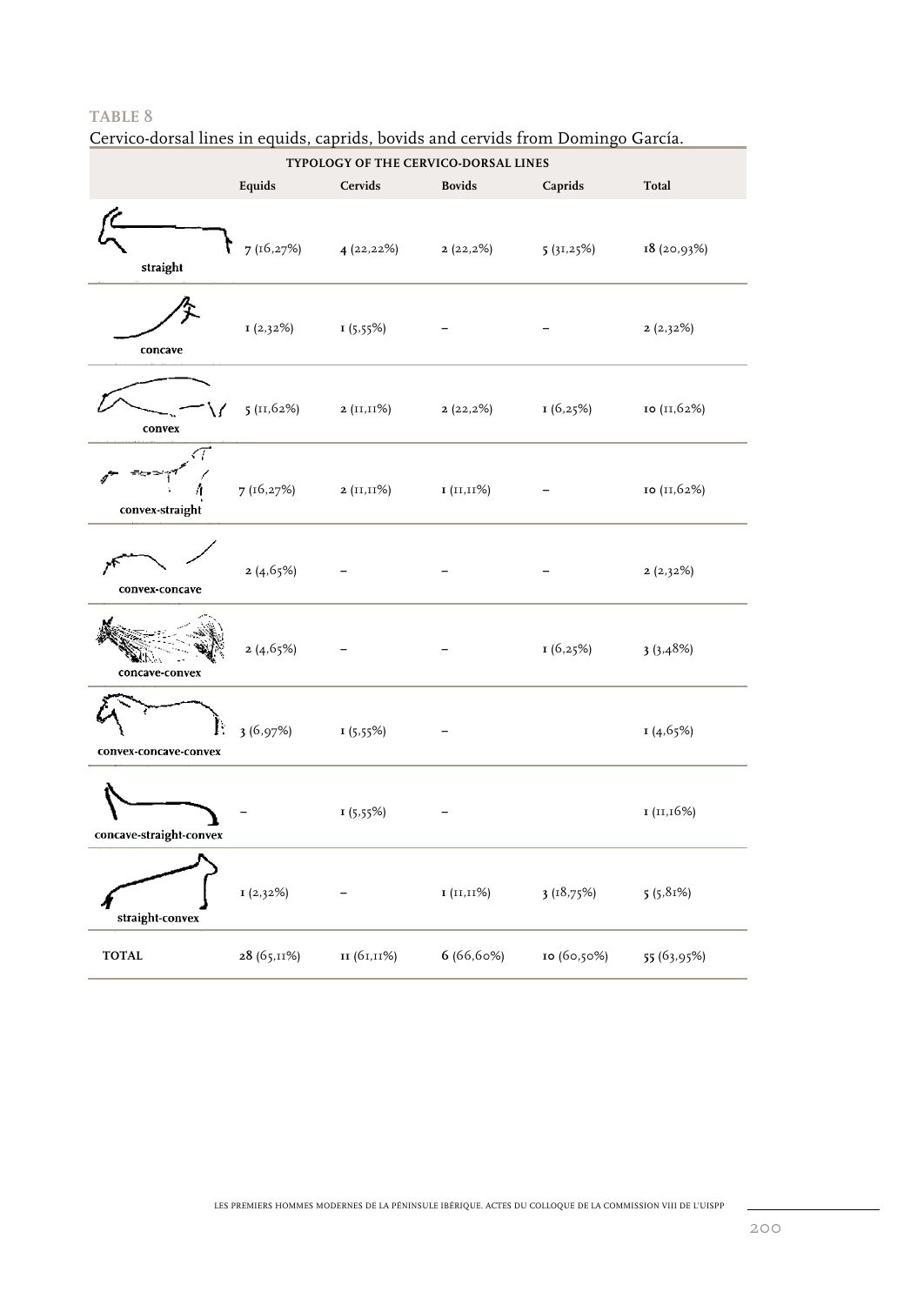Comparison of the different types of depicted legs in several species (drawings based on Villaverde, 1994).

|                          |               | TYPOLOGY OF THE LEGS |               |           |             |
|--------------------------|---------------|----------------------|---------------|-----------|-------------|
|                          | Equids        | Cervids              | <b>Bovids</b> | Caprids   | Total       |
| in arch                  |               | 6 (66,66%)           |               | 3(33,33%) | 9(10,46%)   |
| open-parallel            | 4(80%)        |                      |               | I(20%)    | 5(5,81%)    |
| open-parallel in 3 lines |               |                      | -             | 3(100%)   | 3(3.48%)    |
| naturalistic-parallel    | 2(66,66%)     |                      |               | I(3,33%)  | 3(3,48%)    |
| linear                   | $22(73,33\%)$ | 3(10%)               | 4(13,33%)     | I(3,33%)  | 30 (34,88%) |
| triangular               | 3(37.50%)     | I(12,50%)            | I (12,50%)    | 3(37.50%) |             |
| extended-triangular      | $8(9,30\%)$   | 2(40%)               | 2(40%)        |           | I(20%)      |
| closed-parallel          | 5(5,81%)      |                      |               |           |             |
| naturalistic             | 2(50%)        | 1(25%)               |               | 1(25%)    | 4(4.65%)    |
| without legs             | 16 (40%)      | II (27,50%)          | 6 (15%)       | 7(17,15%) | 40 (46,51%) |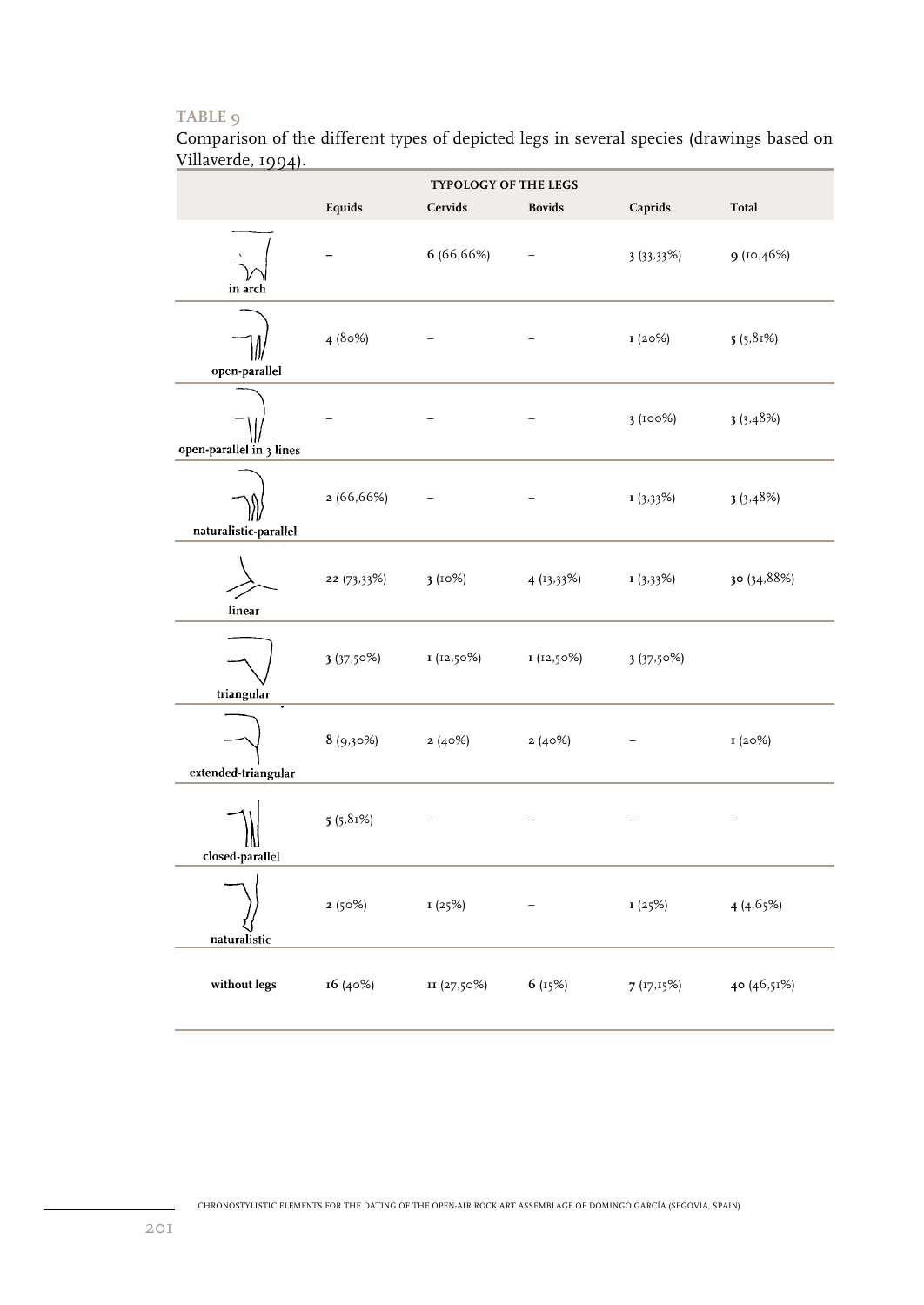- ALMAGRO BASCH, M. (1976) *Los omoplatos decorados de la cueva de El Castillo. Puente Viesgo (Santander)*. Madrid: Museo Arqueológico Nacional (Monografías Arqueológicas; 2).
- AURA, E.; VILLAVERDE, V. (1995) Paleolítico Superior Final y Epipaleolítico antiguo en la España mediterránea (18,000 - 19,000 BP). In MOURE, A.; GONZÁLEZ SAINZ, C., eds. - *El Final del Paleolítico Cantábrico: transformaciones ambientales y culturales durante el Tardiglaciar y los comienzos del Holoceno en la región cantábrica*. Universidad de Cantabria, p. 13-340.
- BAHN, P.G.; LORBLANCHET, M. (1994) El Arte Rupestre: la Era Post-estilística o: adónde vamos de aquí? *SIARB Boletín*. 8, p. 23-27.
- BALBÍN BEHRMANN, R.; ALCOLEA GONZÁLEZ, J., SANTONJA, M. (1995) El yacimiento rupestre paleolítico al aire libre de Siega Verde (Salamanca, España): una visión de conjunto. *Trabalhos de Antropologia e Etnologia*. Porto. 35:3, p. 73-102.

BEDNARIK, R. (1992) - A new method to date petroglyphs. *Archaeometry*. 34:2, p. 279-291.

- BEDNARIK, R. (1993) Geoarchaeological dating of petroglyphs at Lake Onega, Russia. *Geoarchaeology*. 8, p. 443-463.
- BEDNARIK, R. (1995) More news from Hell's Canyon, Portugal. *AURA Newsletter*. 12:1, p. 7-8.
- CABRERA VALDÉS, V. (1977) El yacimiento solutrense de Cueva Chufín (Riclones, Santander). In *XIV Congreso Nacional de Arqueología*. Zaragoza, p. 157-164.
- CARDOSO, J. (1993) *Contribuição para o conhecimento dos grandes mamíferos do Pleistocénico Superior de Portugal*. Oeiras: Camara Municipal de Oeiras.
- CARTAILHAC, E.; BREUIL, H. (1906) *La Caverne de Altamira à Santillane près Santander (Espagne). Peintures et gravures murales des cavernes paléolithiques*. Monaco.
- CLOTTES, J. [et al.] (1995) Dates radiocarbone pour la grotte Chauvet-Pont-d'Arc. *International Newsletter on Rock Art (I.N.O.R.A.)*. 11, p. 1-2.
- CLOTTES, J.; COURTIN, J. (1994) *La Grotte Cosquer. Peintures et gravures de la caverne engloutie*. Paris: Le Seuil.
- CLOTTES, J.; COURTIN, J.; VALLADAS, H.; CACHIER, H.; MERCIER, N.; ARNOLD, M. (1992) La Grotte Cosquer datée. *Bulletin de la Société Préhistorique Française*. 89, p. 230-234.
- DORN, R.I. (1995) *Radiocarbon Dating The Foz Côa Petroglyphs Using Organic Matter Encapsulated in Weathering Rinds*. Summary of report to Electricidade de Portugal.
- GONZÁLEZ ECHEGARAY, J. (1986) Essai de classification des sanctuaires paléolithiques dans la région cantabrique. *L'Anthropologie*. 90, p. 679-684.

LEROI-GOURHAN, A. (1965) - *La Préhistoire de l'art occidental*. Paris: Mazenod.

- LORBLANCHET, M.; BAHN, P.G., eds. (1993) *Rock art studies: the Post-Stylistic Era or where do we go from here?* Oxford (Oxbow Monograph, 35).
- MARTÍN SANTAMARÍA, E.; MOURE ROMANILLO, J.A. (1981) El caballo de estilo paleolítico de Domingo García. *Trabajos de Prehistoria*, 38, p. 97-108.
- PERICOT GARCÍA, L. (1942) *La cueva del Parpalló (Gandía)*. Madrid: Consejo Superior de Investigaciones Científicas / Instituto Diego Velázquez.
- PHILLIPS, F.M.; FLINSCH, M.; ELMORE, D.; SHARMA, P. (1997) Maximum ages of the Côa valley (Portugal) engravings measured with Chlorine-36. *Antiquity*. Cambridge. 71, p. 1-15.
- RIPOLL LÓPEZ, S.; COLLADO GIRALDO, H. (1996) Una nueva estación paleolítica en Extremadura. Los grabados de la Cueva de la Mina de Ibor (Castañar de Ibor, Cáceres). *Revista de Estudios Extremeños*. Badajoz. 52:2, p. 383-399.
- RIPOLL LÓPEZ, S.; MUNICIO GONZÁLEZ, L. (1992) Las representaciones de estilo paleolítico en el conjunto de Domingo García (Segovia). *Espacio, Tiempo y Forma. Serie I: Prehistoria y Arqueología*. Madrid. V, p. 107-138.
- RIPOLL LÓPEZ, S.; MUNICIO GONZÁLEZ, L. (1994) Un grand ensemble d'art rupestre paléolithique de plein air dans la Meseta espagnole. *International Newsletter on Rock Art*. 7, p. 2-4.
- RIPOLL LÓPEZ, S.; MUNICIO GONZÁLEZ, L.; MUÑOZ IBÁÑEZ, J.F.; PÉREZ MARÍN, S.; LÓPEZ MORENO DE REDROJO, J.R. (1994) - El Cerro de San Isidro en Domingo García. Nuevos descubrimientos. *Revista de Arqueología*. Madrid. 157, p. 12-21.